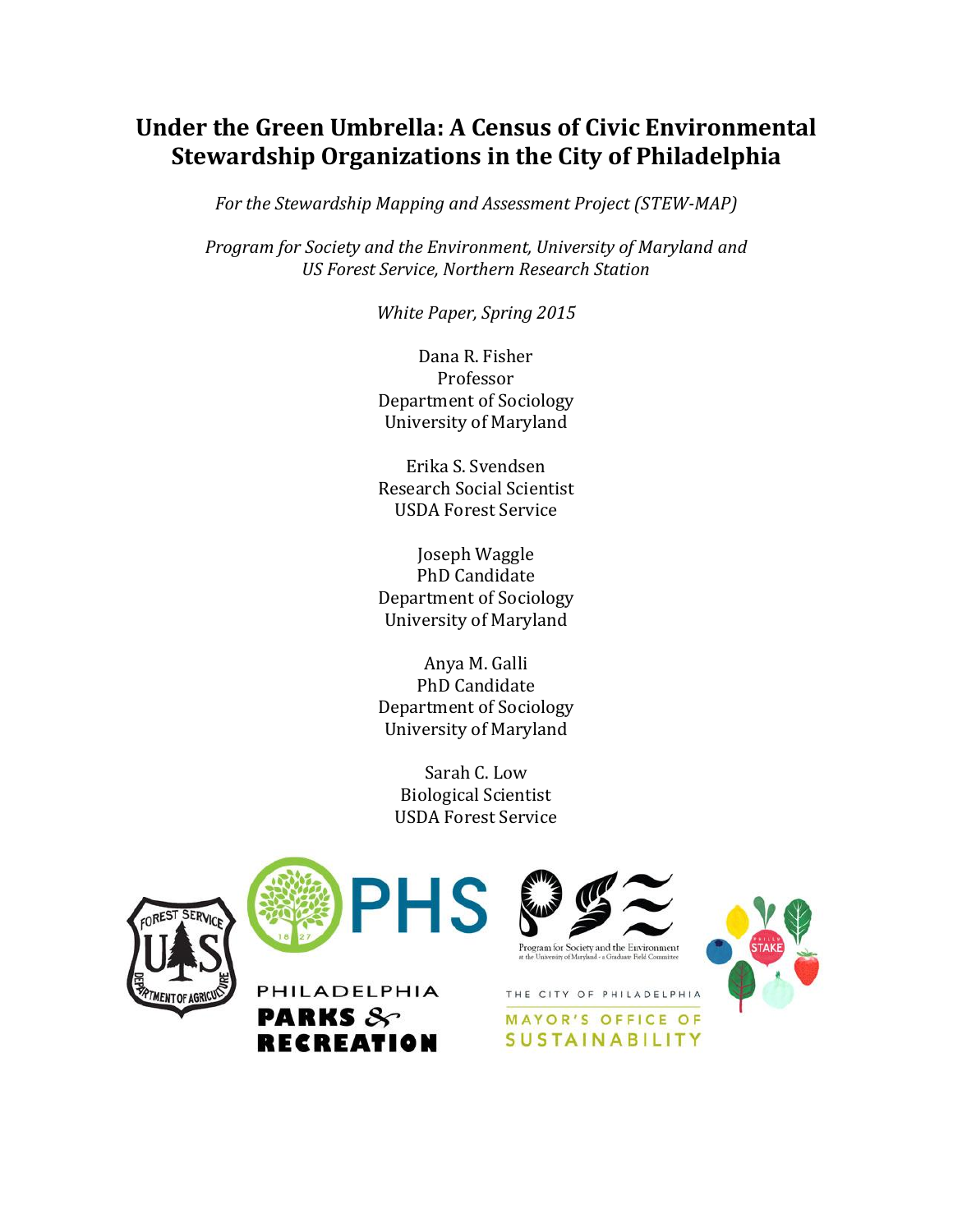# **Executive Summary**

The purpose of this white paper is to describe the organizational characteristics of the groups engaged in environmental stewardship in Philadelphia. This project also explores geospatial characteristics of these groups and their organizational networks, but these areas are beyond the scope of this paper.

- One hundred and ninety-five organizations completed a survey out of the initial sample of 665 organizations, rendering a response rate of 29.3%.
- About 40% reported engaging in all five components of environmental stewardship. Eighty-eight percent of the organizations said that they aim to *conserve* local environments, 81.5% *advocate* for the environment, 78% *educate* the public about their local environment, 70% *manage* areas of the local environment directly, and 60% *monitor* the quality of the local environment.
- Sixty-two percent of responding organizations employ one person or fewer; however, these organizations report high rates of volunteers (73%) and members (75%).
- One third of responding organizations are less than ten years old; a full 60% are less than 25 years old.
- Nearly half of responding organizations have an annual budget of \$10,000 or less; a quarter of these organizations have annual budgets of \$1,000 or less. Only 18 of 151 organizations (12%) have annual budgets of over \$1 million.
- Membership dues account for the primary source of funding for 24% of responding organizations; funding from government agencies was the second most cited primary source of support for 20% of these organizations.
- Eighty-five percent of responding organizations work in and provide services to *land* environments (parks, community gardens, etc.). Forty-eight work on the built environment (schools, green buildings, etc.) and 28% work in *aquatic* environments (waterfronts, wetlands, etc.).
	- In land environments, most (58%) work in parks.
	- In built environments, most (61%) work in recreation centers.
	- In aquatic environments, most (83%) work on watersheds and sewersheds.
- Most organizations work on lands owned by local governments (53%).
- The most commonly cited key services that the organizations provide are: community organizing (47%); the provision of physical labor (37%), and; the provision of equipment and plant materials (31%).
- Most organizations share information online, through a website (59%) or blog (19%). Half share information at the neighborhood level, 23% at the city level, 11% at the regional level, and seven percent at the national level.
- An organization's level of professionalization is predicted by their tax exemption status, their organizational age, and their primary source of funding.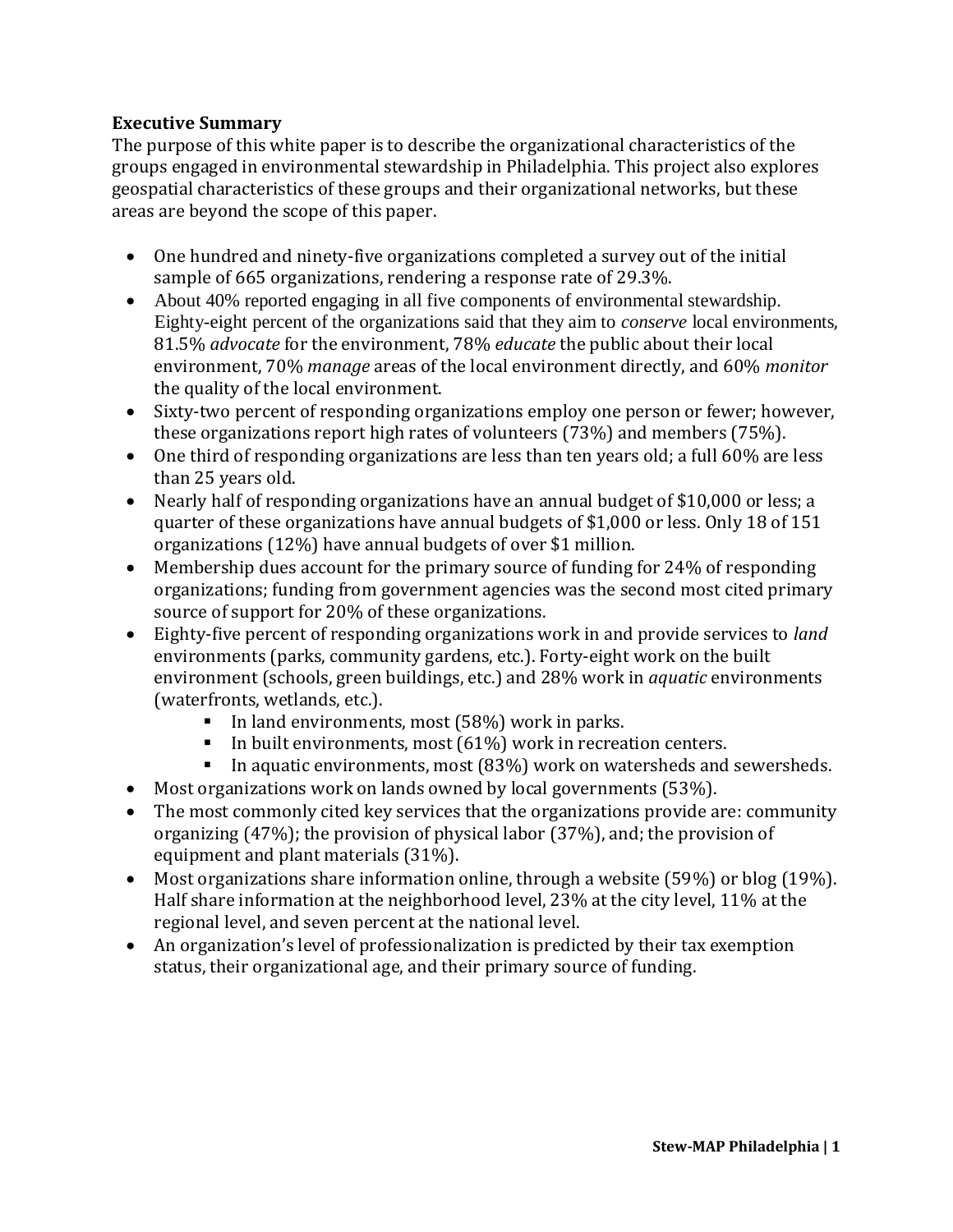### **Introduction**

Urban, metropolitan areas are vital sites of environmental stewardship. City-centered groups are working to maintain, study, and protect the environment within their cities and in the surrounding areas. Research on urban environmental stewardship has been conducted in several cities across the United States, including New York (Svendsen and Campbell, 2005, 2008; Fisher, Campbell, and Svendsen, 2012; Connolly *et al.*, 2013; Locke *et al.*, 2014), Seattle (Romolini, Grove, and Locke, 2013; Wolf *et al.*, 2011), Chicago (Belaire *et al.*, 2011), and Baltimore (Romolini, Grove, and Locke, 2013). The present white paper adds to this body of literature by presenting findings from a survey of the organizations engaging in environmental stewardship in Philadelphia.

Philadelphia is the fifth largest city in the United States, and is the largest metropolitan area in the state of Pennsylvania. Despite its size, however, Philadelphia is not exceptionally racially diverse. The population has nearly identical African American (43%) and White (41%) populations, in sharp contrast to national averages (13 and 78%, respectively). Latino (12%) and Asian citizens (4.3%) make up a much slimmer minority than they do nation-wide (17 and 5.3%, respectively). Approximately 12% of the city's population is foreign-born.

Philadelphia also demonstrates medium levels of economic affluence. The metropolitan median household income is \$37,016, a full 30% below the national median (\$53,046). Similarly, Philadelphia's current poverty rate is 26.2%, twice the national rate. There is a relatively low level of educational attainment in Philadelphia: 80% of adults have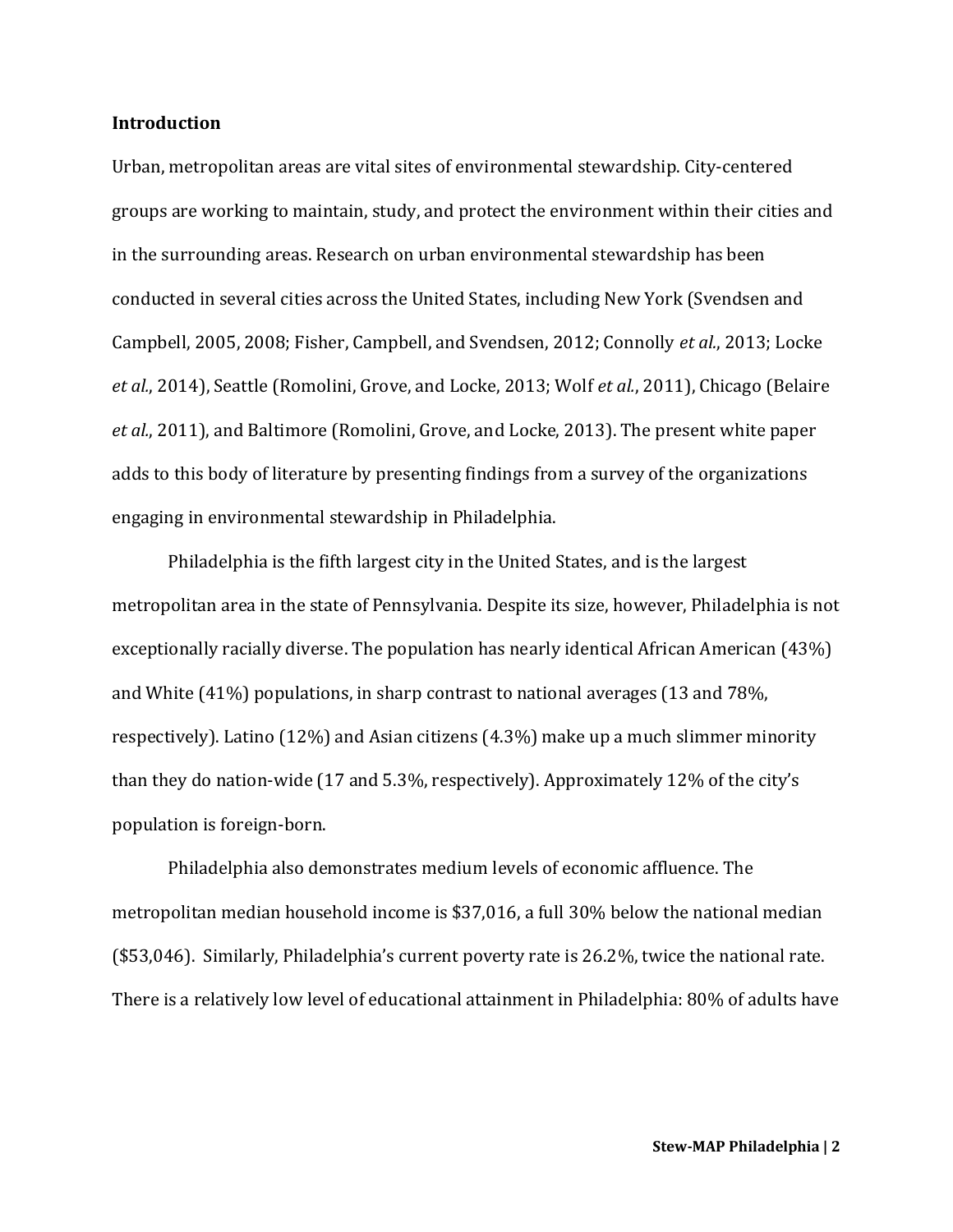a high school diploma or higher, five points lower than the national average, and 23% of those adults have a college degree or better, five points lower than the national average.<sup>1</sup>

However, despite being economically underprivileged, and within the context of other metropolitan social and political issues, Philadelphia has an active community of organizations that participate in urban environmental stewardship activities. In the face of complex land use regulations, limited green space, and urban sprawl, this community of stewards engages various tactics and organizational forms to take action toward improving the city of Philadelphia and its surrounding regions. In the following pages, we describe these civic organizations, their institutional arrangements, and the ways that they are directly engaging in environmental stewardship. We also provide some analysis of the levels of professionalization present in these organizations, and how professionalization is related to organizational structure and types of stewardship.

### **Data and Methods**

 $\overline{\phantom{a}}$ 

The full study explores the organizational characteristics, physical 'turf' or boundary of stewardship groups, and the social networks of civic stewardship groups in the City of Philadelphia. It builds upon findings from a pilot assessment of urban stewardship in six cities in the north-eastern United States that was conducted in 2004 with the Urban Ecology Collaborative Research Committee (for a full discussion, see Svendsen and Campbell, 2008), as well as findings from STEW-MAP assessments conducted in other US cities including New York (Svendsen and Campbell, 2005, 2008; Fisher, Campbell, and

<sup>1</sup> All demographic information drawn from the US Census Bureau. [http://quickfacts.census.gov.](http://quickfacts.census.gov/) Retrieved December 2014.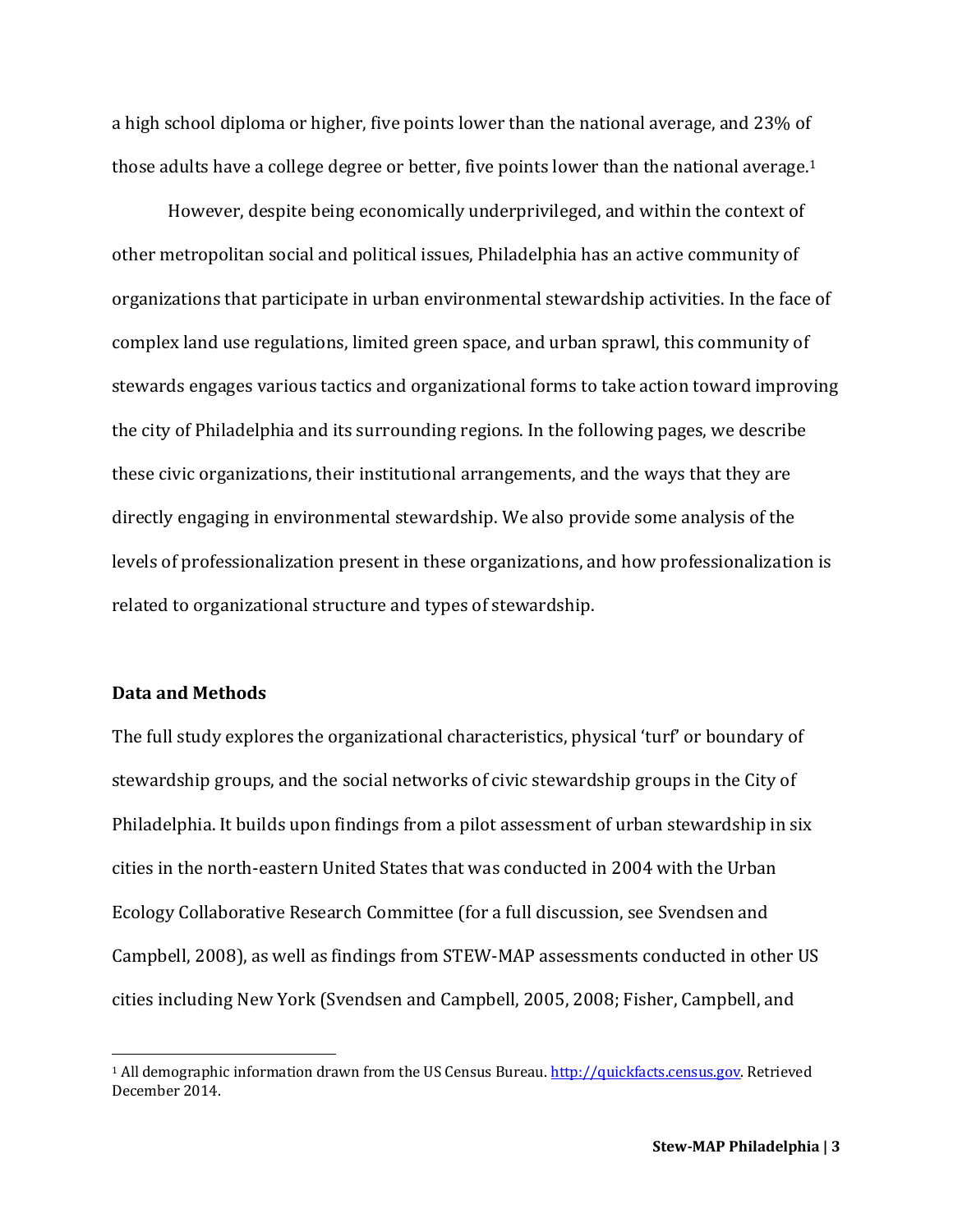Svendsen, 2012), Seattle (Romolini, Grove, and Locke, 2013; Wolf *et al.*, 2011), Chicago (Belaire *et al.*, 2011), and Baltimore (Romolini, Grove, and Locke, 2013).

### *Sampling frame*

In the first phase of the project, researchers worked to assemble a sample population of active stewardship groups in Philadelphia. Critical to this work was the Philadelphia Field Station of the US Forest Service as they helped to provide names of active organizations and networks. Building on the extant research on local environmentalism cited above and the methodologies of STEW-MAP studies conducted in other cities<sup>2</sup>, this study focuses on the work of Philadelphia's civil society organizations (for a full discussion of civic groups, see Baldassarri and Diani, 2007). We include in this group of organizations both nonprofits and informal community groups that serve any of the following five key stewardship functions: conserving, managing, monitoring, advocating for, or educating their friends, neighbors, or public officials about the local environment (for a full definition of stewardship, see Fisher, Campbell, and Svendsen, 2012).

Previous studies looking at local environmentalism have found that national directories of non-profit groups are inadequate in their representation of local groups (Kempton *et al.* 2001, Andrews and Edwards, 2005; see also Andrews, 1997, Brulle *et al.*, 2007). As in previous STEW-MAP studies, we began by compiling a list of all stewardship groups in Philadelphia. The citywide sample of civic stewardship organizations was compiled by contacting public agencies and non-profits working on environmental and

<sup>&</sup>lt;sup>2</sup> For more on other STEW-MAP cities, see the STEW-MAP website: [www.stewmap.net](http://www.stewmap.net/)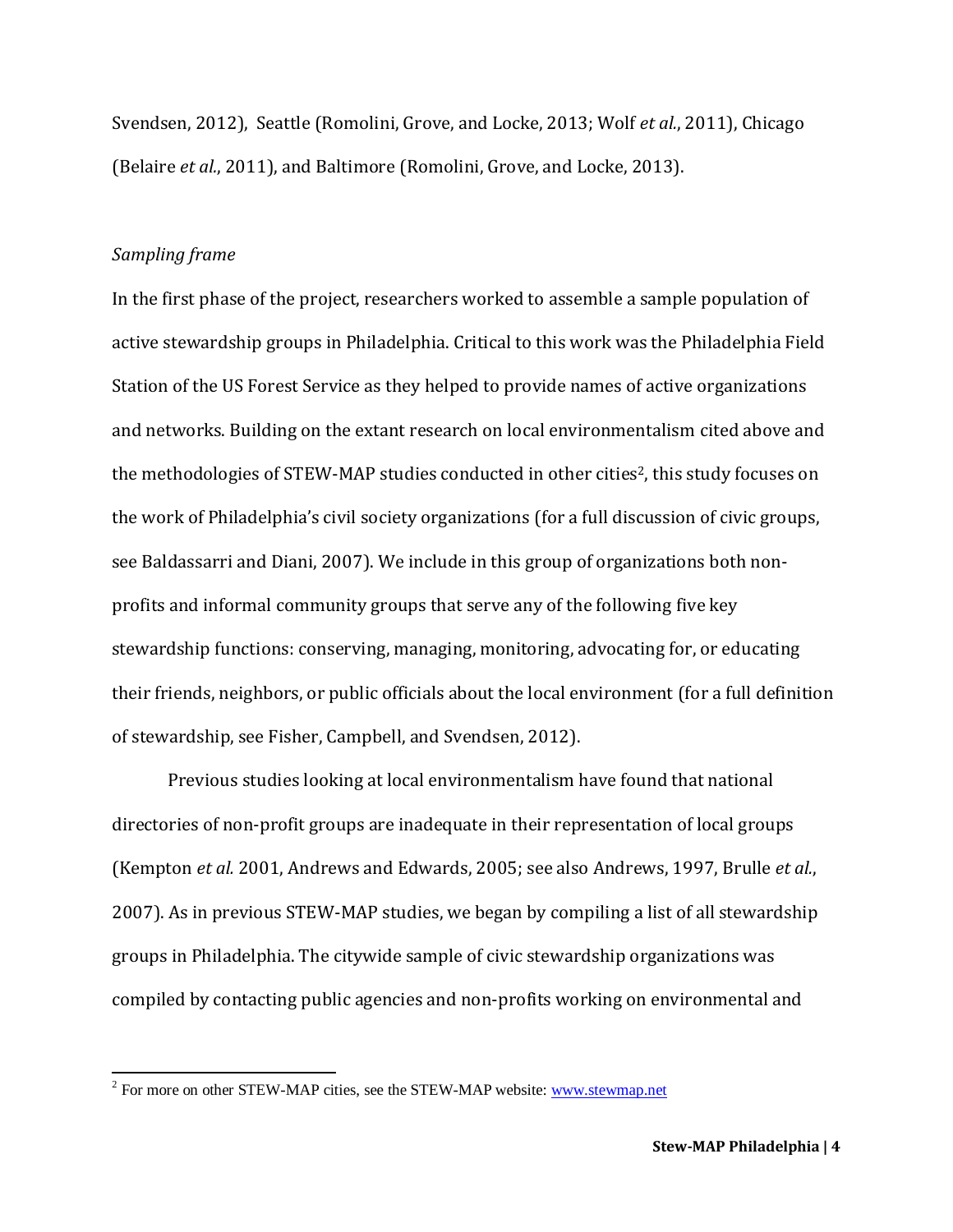natural resource issues at the citywide scale and requesting access to their lists of organizational partners.

In this way, we compiled a list of 32 organizational sources. By referencing these organizational databases to develop our sample population, we guard against any potential biases based on the source of organizational contact information (see e.g. Brulle *et al.* 2007). Further, we used a snowball sampling method in which organizations providing data were asked to suggest other organizations as potential data providers, consistent with established snowball sampling methods (see Glaser and Strauss, 1967). We continued with this snowball method until we reached saturation, when no new organizations were recommended to us. This approach allowed us to capture the core network of stewardship groups associated with the citywide environment and natural resource management in Philadelphia (see Table 1 for a list of all of the databases used to develop the sampling frame).

| <b>Academy of Natural Sciences</b>      | Passyunk Civic Association                     |
|-----------------------------------------|------------------------------------------------|
| Center City District                    | Pennsylvania Audobon                           |
| Center in the Park                      | Pennypack Environmental Center                 |
| Cobbs Creek Environmental Center        | PhillyStake                                    |
| East Falls CDC                          | <b>REI Plymouth Meeting</b>                    |
| Fairmount CDC                           | Schuylkill Center for Environmental Education  |
| <b>Fairmount Park Conservancy</b>       | Schuylkill River Park                          |
| Flying Kite Media                       | Schuylkill River Project                       |
| Frankford CDC                           | South Kensington Community Partners            |
| <b>GRID Magazine</b>                    | Sustainable 19125                              |
| Manayunk CDC                            | Tookany-Tacony-Frankford Watershed Partnership |
| Mariposa Co-op                          | <b>University City District</b>                |
| Morris Arboretum                        | Weavers Way Co-op                              |
| New Kensington Neighborhood Association | West Mt. Airy Neighborhood Association         |
| Overbrook Environmental Center          | Wissahickon Environmental Center               |
| Partnership for the Delaware Estuary    | Young Involved Philadelphia                    |

### **Table 1: Databases in the Sampling Frame**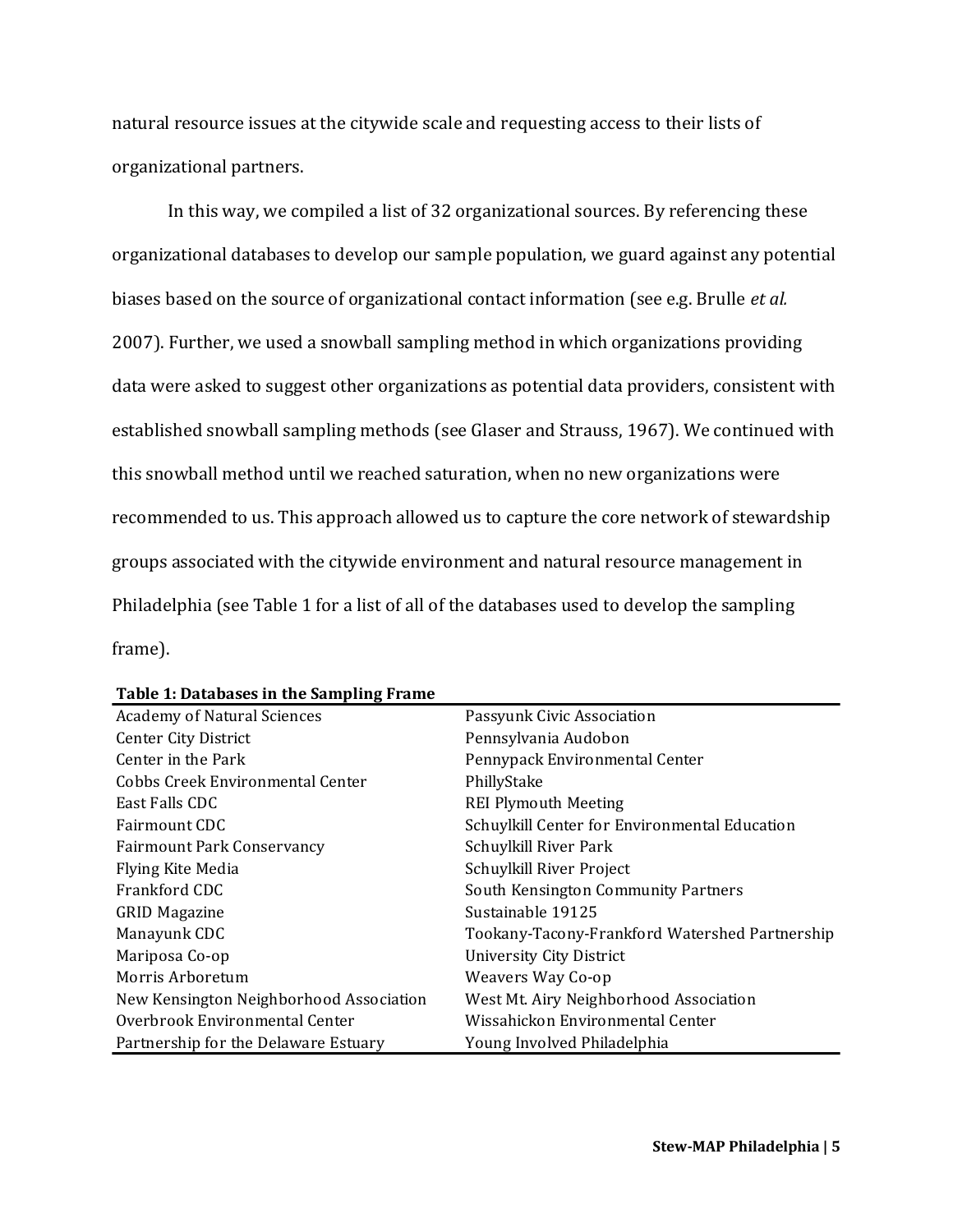Once all of the individual organizational databases were collected, we compiled a master list of stewardship groups bases on six criteria:

(1) *location*—groups located outside the city limits of Philadelphia were removed from the sampling frame, although groups located within the city limits working at regional, national, or international levels were included so long as they also worked within the city as well;

(2) *organization status*—individuals without a specific organizational affiliation were removed from the sample, as the unit of analysis for this study is stewardship organizations and not individual stewards;

(3) *civil society actors*—we removed all public agencies, governmental offices, and private businesses from the sampling frame;

(4) *accurate contact information*—groups without valid email or phone numbers were eliminated from the sample;

(5) *active organizations*—groups that were no longer active, closed, or no longer involved in stewardship activities were dropped from the sample; and

(6) *stewardship*—groups included in databases that did not report engaging in any of the five components of stewardship—conserving, managing, monitoring, advocating for, or educating about the local environment—were removed from the sample.

Unique identifiers were assigned to each group to ensure that they could be properly tracked. In order to merge listings from multiple data providers, groups were matched via organization name, contact name, and email address. Because some groups, especially informal groups, change names, locations, and leadership frequently, some organizations were listed under different names or contact information in different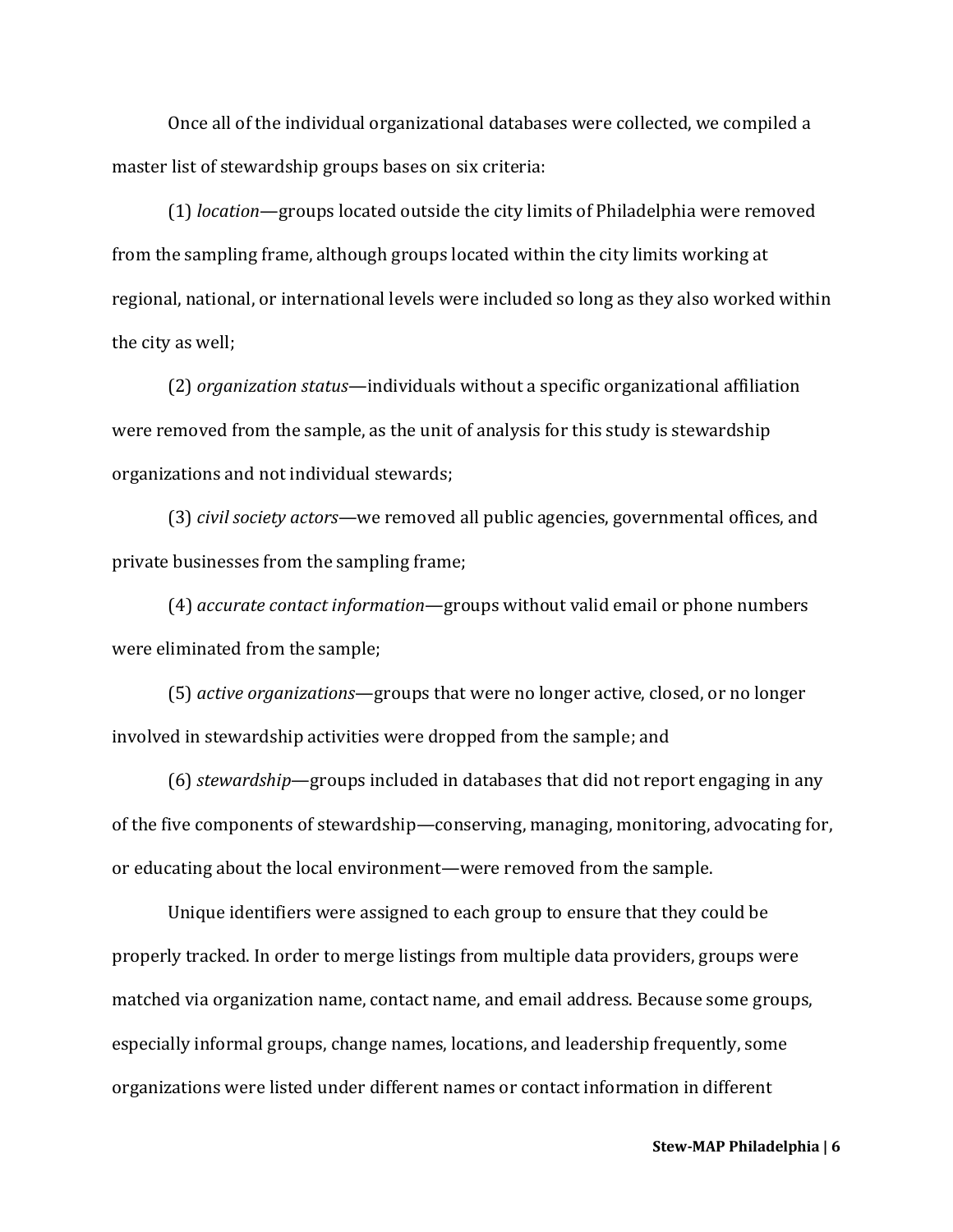databases. Adding further complexity to the process, some individuals were listed as the leaders of multiple, distinct groups. This issue created the possibility of some error or replication of groups within the sampling frame. However, every attempt was made to reconcile duplicate entries and organizational contact information was verified via organizational directories, direct contact with organizations, and web searches. These criteria and deleted duplicates reduced our initial sample of 1,091 down to a final sample of 665 organizations.

### *Organizational Survey*

 $\overline{a}$ 

Next, we conducted a citywide census of all of the groups that remained in the sample once selection criteria had been applied.<sup>3</sup> The survey was modeled on surveys used in previous STEW-MAP studies in other cities, and was adapted to fit the specific geographic, organizational, and social landscape of Philadelphia. The survey asked questions about organizations' stewardship activities, organizational history, capacity, and professional structure. The survey also asked about the geographic location and scope of these groups' activities, and their ties to other civic organizations, businesses, and government agencies. The survey was pre-tested on a group of organizational leaders and was refined based on feedback from this group. The final survey consisted of 22 questions, most of which were close-ended in format.

The citywide survey was administered primarily online using Qualtrics survey software. Surveys were administered with a standardized recruitment text, over a period of

 $3$  Data were collected in accordance with the rules of the University of Maryland Institutional Review Board (Protocol #404781-1).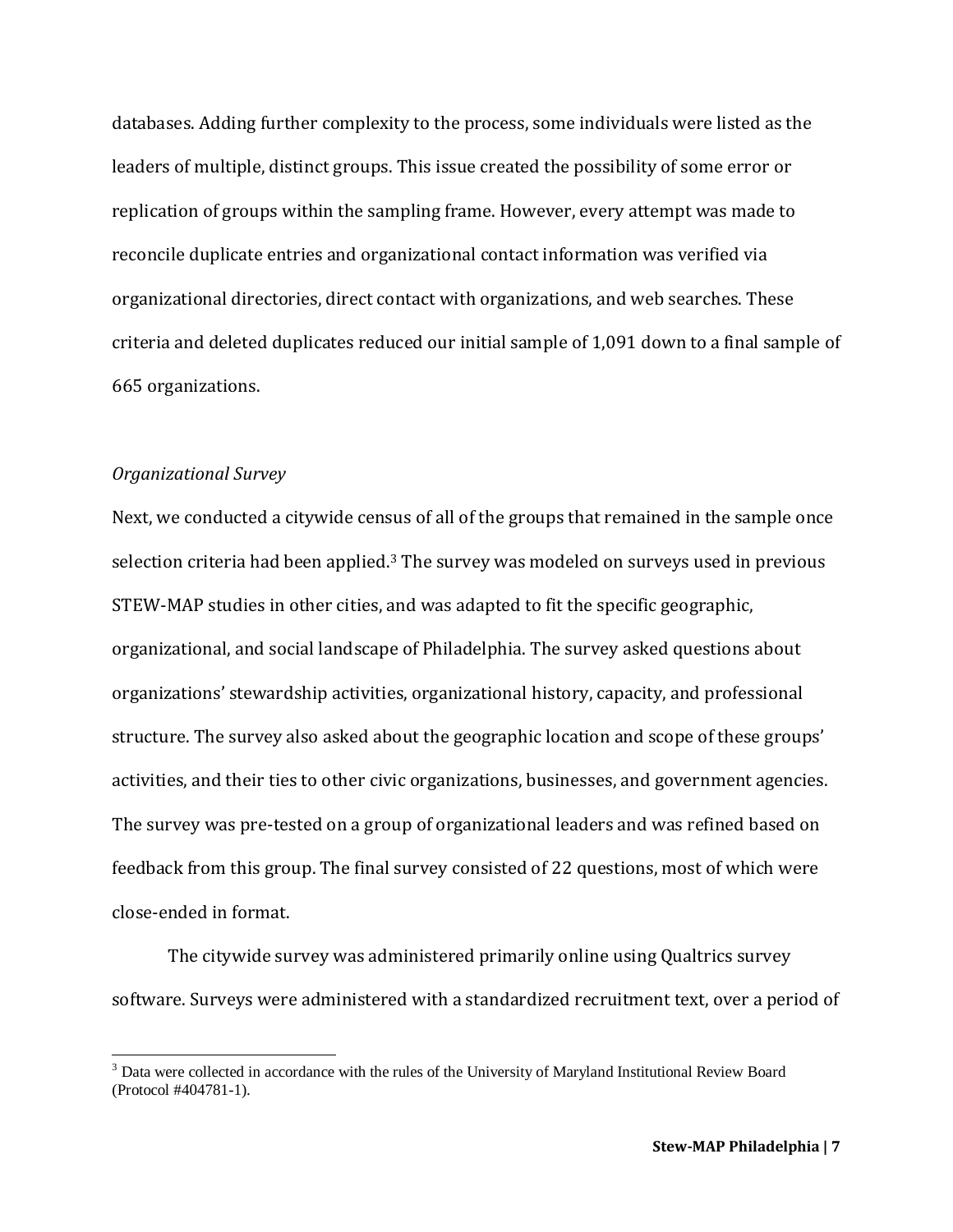9 months from June 2013 to March 2014. Whenever possible, email was the preferred method of contact with organizational representatives. If a provided email address was determined to be invalid (i.e. a 'bounceback' message was received), a web search was conducted to find a new, correct email address. In cases where no valid email was available, organizations were contacted via their physical address and sent a paper copy of the survey via US mail. Organizations for which no valid email or physical addresses were available were dropped from the sample.

All organizations received general reminders at two weeks, four weeks, and six weeks if they had not completed the survey. Organizations for which phone numbers were listed in the contact dataset, or for which phone numbers could be located via web searches, also received personalized phone call reminders between the fifth and eighth months of the data collection period. In addition, a description of the study was included in organization listservs and in a local "green" magazine. Information about the study was also provided at meetings for several large groups. Overall, 195 groups participated in the survey, representing a response rate of just under thirty percent (29.3%). This response rate is better than that of previous STEW-MAP cities<sup>4</sup> and is within the common range for mail-in and Internet surveys of organizations (for a full discussion, see Hager *et al.* 2003). Data were entered into a spreadsheet and, where appropriate, given a numerical code. Data were analyzed using PASW Statistics 17 (SPSS) statistical software.

 $\overline{a}$ 

<sup>4</sup> Response rates for previous cities include: 18.3% for New York, 26.9% for Baltimore, and 25.4% for Seattle.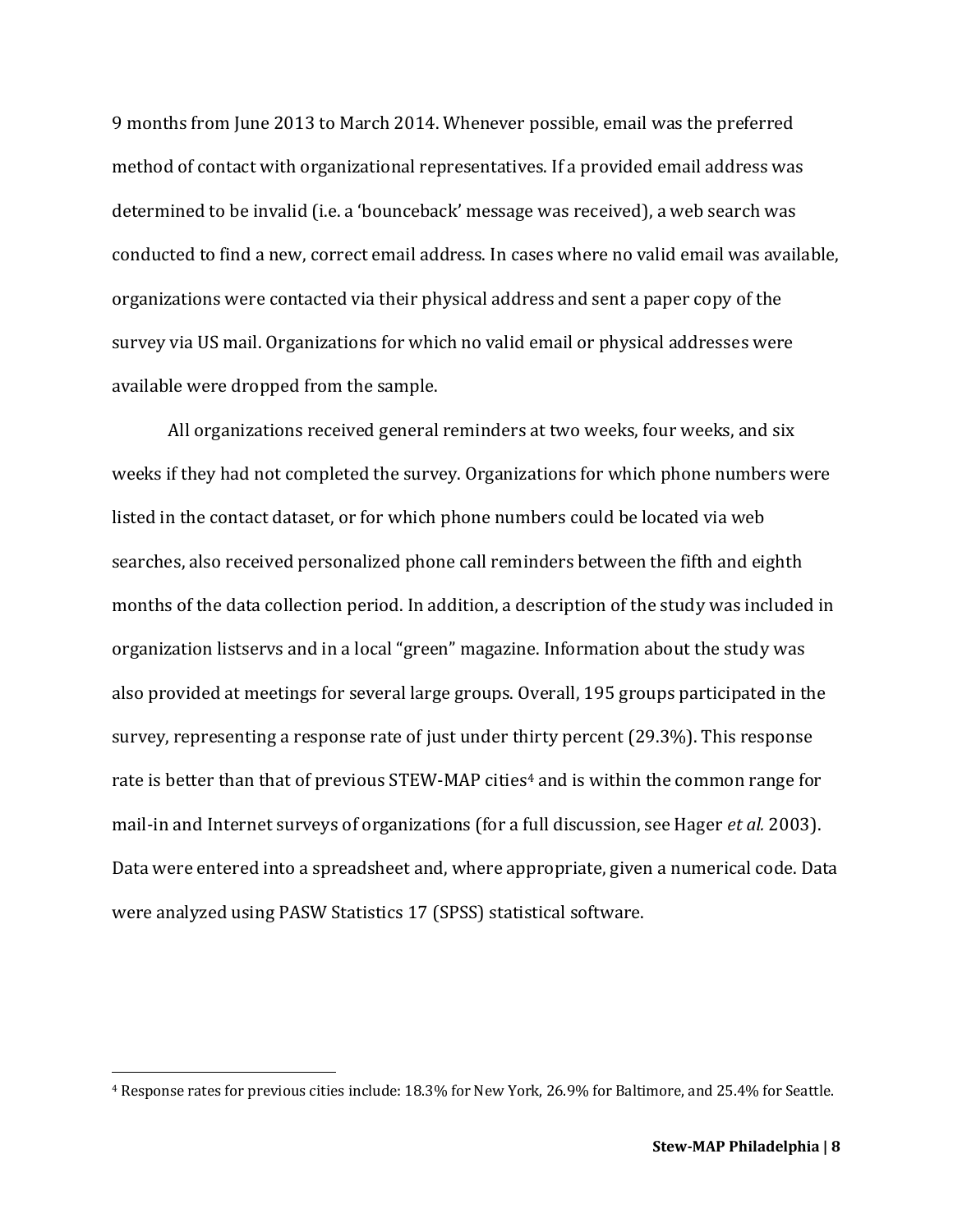### **Results**

### *Stewardship and Services*

Organizations were asked to note the key goals of their organizations with regard to environmental stewardship. They were asked to choose as many options as apply from the aforementioned list of five key stewardship activities. Less than half of the organizations (81 organizations, or 41.5%), reported engaging in all five components of environmental stewardship. Of the 195 organizations that responded to this question, 171 (88%) said that they aim to conserve local environments, 159 (81.5%) advocate for the environment, and 152 (78%) aim to educate the public about their local environment. One-hundred and thirty-seven organizations (70%) manage areas of the local environment directly, and 117 (60%) monitor the quality of the local environment.

Not surprisingly, most of these organizations (110 organizations, 56%) said that the environment is a core element of the organization's identity. Beyond the environment, organizations reported having a broad range of foci. Seventy-nine (40.5%) focus on community improvement and capacity building, fifty-seven (29%) work in recreation and sports, and 54 (28%) work in education. Forty-four (22.5%) work in local neighborhood development and 41 (21%) focus on culture and the arts. Fifty-eight organizations (30%) focus on youth, and 27 (approximately 14%) focus on seniors. Sixteen (eight percent) focus on shelter and housing and 15 (approximately 7.5%) focus on public health, including mental health. Fifteen organizations focus on crime and criminal justice, 14 (approximately seven percent) work in employment and jobs, and 11 (approximately 5.5%) work in human services. Ten organizations (five percent) work in science, technology, and social science research, nine focus on animals (4.5%), and nine are religious organizations. Nine

**Stew-MAP Philadelphia | 9**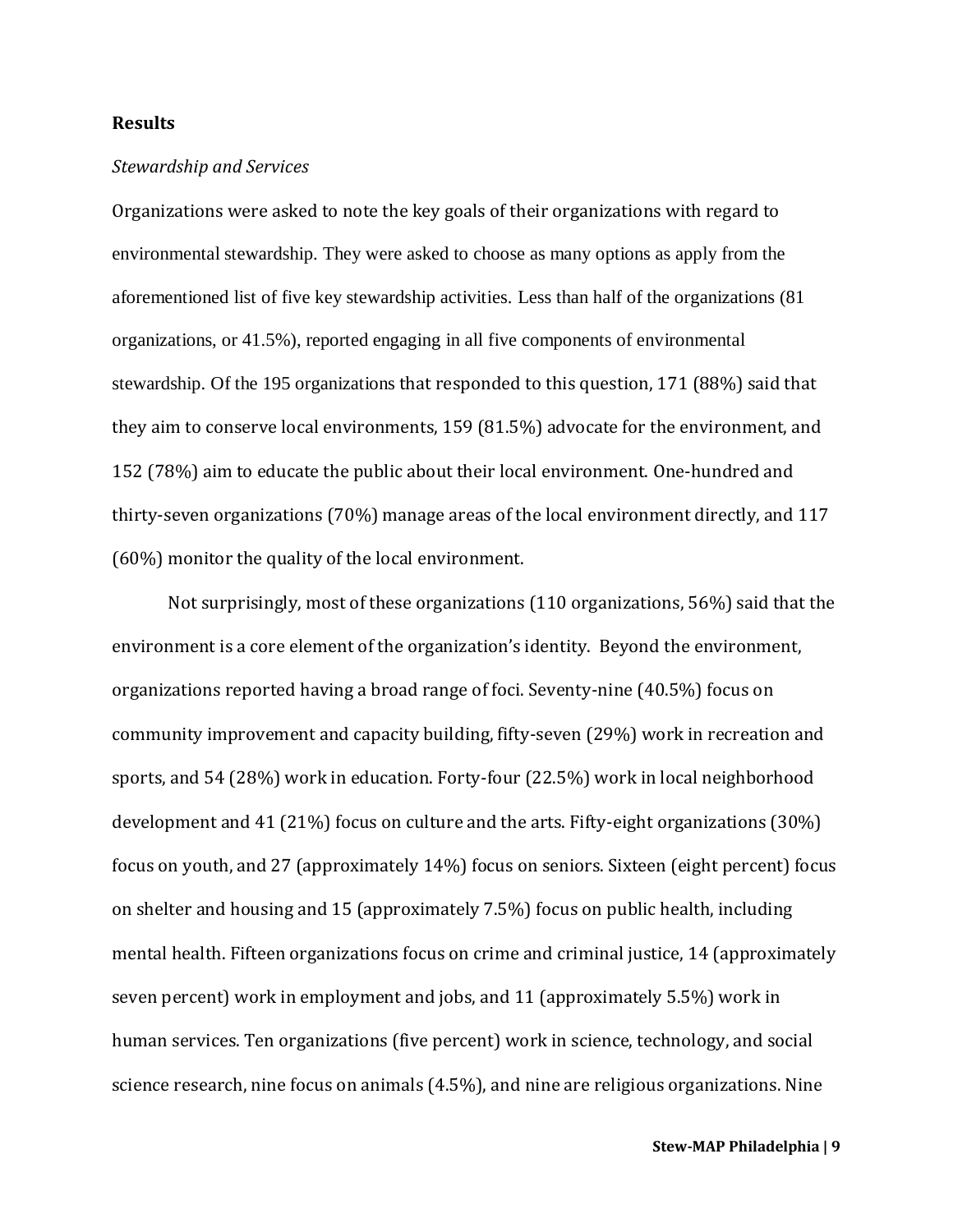focus on transportation, four (two percent) focus on legal services and civil rights, and only two (one percent) focus on international cooperation, foreign affairs, and national security (see Table 2).

|                                                   | Freq | Percent |
|---------------------------------------------------|------|---------|
| Conserve local environment                        | 171  | 87.7%   |
| Advocate for the local environment                | 159  | 81.5%   |
| Educate the public about the local environment    | 152  | 77.9%   |
| Manage some area of the local environment         | 137  | 70.3%   |
| Monitor the quality of the local environment      | 117  | 60.0%   |
| Group's primary focus                             |      |         |
| Environment                                       | 110  | 56.4%   |
| Community improvement/capacity building           | 79   | 40.5%   |
| Youth                                             | 58   | 29.7%   |
| <b>Recreation and Sports</b>                      | 57   | 29.2%   |
| Education                                         | 54   | 27.7%   |
| Development                                       | 44   | 22.6%   |
| Arts, Culture                                     | 41   | 21.0%   |
| Seniors                                           | 27   | 13.8%   |
| Housing/Shelter                                   | 16   | 8.2%    |
| Public health                                     | 15   | 7.7%    |
| Crime, Criminal Justice                           | 15   | 7.7%    |
| Employment, Jobs                                  | 14   | 7.2%    |
| Human services                                    | 11   | 5.6%    |
| Research in science, tech, social science         | 10   | 5.1%    |
| Animal-related                                    | 9    | 4.6%    |
| Religion                                          | 9    | 4.6%    |
| Transportation                                    | 9    | 4.6%    |
| Legal services, Civil rights                      | 4    | 2.1%    |
| International, Foreign Affairs, National Security | 2    | 1.0%    |
| <b>Other</b>                                      | 31   | 15.9%   |

## **Table 2: Aims of the Organization**

Respondents were also asked to identify, from a list of options, all of the services that their organizations provide. Of the 195 organizations responding to this question, nearly half (92 organizations, 47%) identified themselves as community organizers. Seventy-two organizations (37%) provide labor, including volunteers, paid employees, and students. Sixty organizations (31%) provide plant materials and equipment for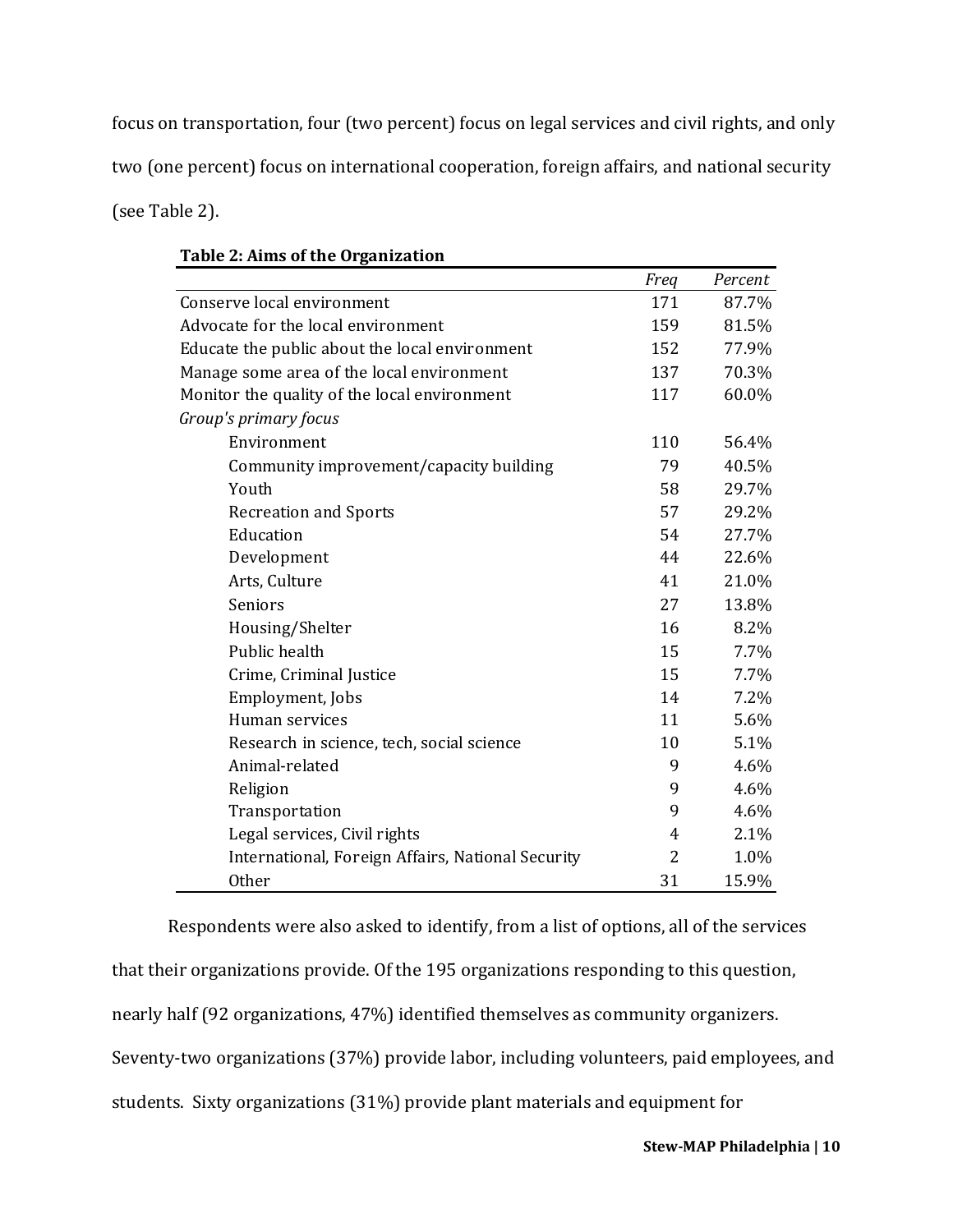stewardship projects. Fifty-two organizations (27%) provide work in public relations and outreach, 44 organizations (23%) provide educational curricula, and 17 (approximately 9 percent) provide buildings and facilities. Fifteen organizations (approximately 8 percent) provide technical assistance, 13 (approximately 7 percent) provide grants, and 13 provide data services. Six organizations (3 percent) provide computing services, three (1.5%) provide legal services, and 39 organizations (20%) provide other services (see Table 3).

|                              | Freq | Percent |
|------------------------------|------|---------|
| <b>Community Organizing</b>  | 92   | 47.2%   |
| Labor                        | 72   | 36.9%   |
| Plant Materials/Equipment    | 60   | 30.8%   |
| Public Relations/Outreach    | 52   | 26.7%   |
| <b>Educational Curricula</b> | 44   | 22.6%   |
| <b>Buildings/Facilities</b>  | 17   | 8.7%    |
| Technical Assistance         | 15   | 7.7%    |
| Grants                       | 13   | 6.7%    |
| Data                         | 13   | 6.7%    |
| Computing/Internet           | 6    | 3.1%    |
| Legal Resources              | 3    | 1.5%    |
| <b>Other</b>                 | 39   | 20.0%   |

**Table 3: Services Offered**

#### *Locations*

Respondents in the sample were asked to describe the types of site in which they operate or provide services. A list was provided and organizations were asked to fill in as many options as apply. Table 4 presents the distribution of responses to this question. As Philadelphia is a river town near the Atlantic coast, it makes sense that many of these organizations claimed to work in a combination of land, aquatic, and built-environmental settings.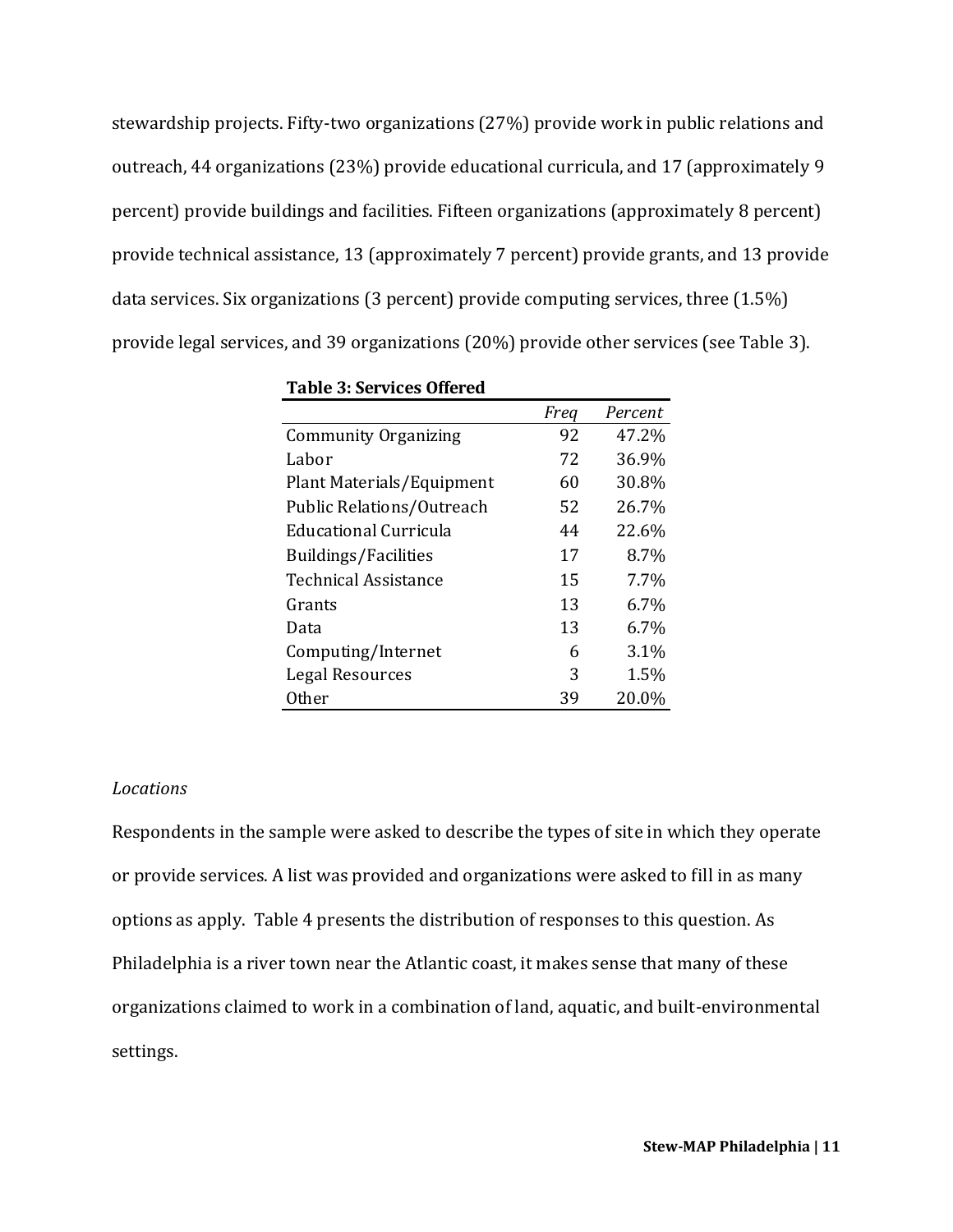The most common site type was the land-based environment, which includes settings like parks, community gardens, and vacant lots. This site was reported by 85% of the respondents. About half (48%) reported working in the built environment, in settings like recreation centers, school yards, and green buildings. Fifty-four organizations (about a quarter) reported working in or providing services to aquatic environments, such as streams, wetlands, and watersheds.

|                            | Freq | Percent |
|----------------------------|------|---------|
| <b>Land Environment</b>    | 162  | 84.8%   |
| Park                       | 94   | 58.0%   |
| <b>Community Garden</b>    | 81   | 50.0%   |
| <b>Street Tree</b>         | 71   | 43.8%   |
| Vacant Land                | 52   | 32.1%   |
| Public Right of Way        | 47   | 29.0%   |
| Playing Field/Ballfield    | 36   | 22.2%   |
| Natural/Resoration Area    | 29   | 17.9%   |
| Flower box/ Planter        | 24   | 14.8%   |
| Greenway/Rail-trail        | 18   | 11.1%   |
| Dog Run                    | 13   | 8.0%    |
| Botanical Garden/Arboretum | 12   | 7.4%    |
| <b>Built Environment</b>   | 92   | 48.2%   |
| <b>Recreation Center</b>   | 56   | 60.9%   |
| Schoolyard                 | 37   | 40.2%   |
| Front/Backyard             | 28   | 30.4%   |
| <b>Green Building</b>      | 17   | 18.5%   |
| <b>Apartment Grounds</b>   | 12   | 13.0%   |
| Rooftop                    | 9    | 9.8%    |
| Courtyard/Atrium/Plaza     | 8    | 8.7%    |
| <b>Aquatic Environment</b> | 54   | 28.3%   |
| Watershed/Sewershed        | 45   | 83.3%   |
| Stream/River/Canal         | 34   | 63.0%   |
| Wetland                    | 16   | 29.6%   |
| Waterfront/Beach/Shore     | 7    | 13.0%   |

**Table 4: Sites of Work**

Of the organizations that work in *land environments*, 94 (58%) work in public parks.

Eighty-one organizations (50%) work in community gardens. Seventy-one organizations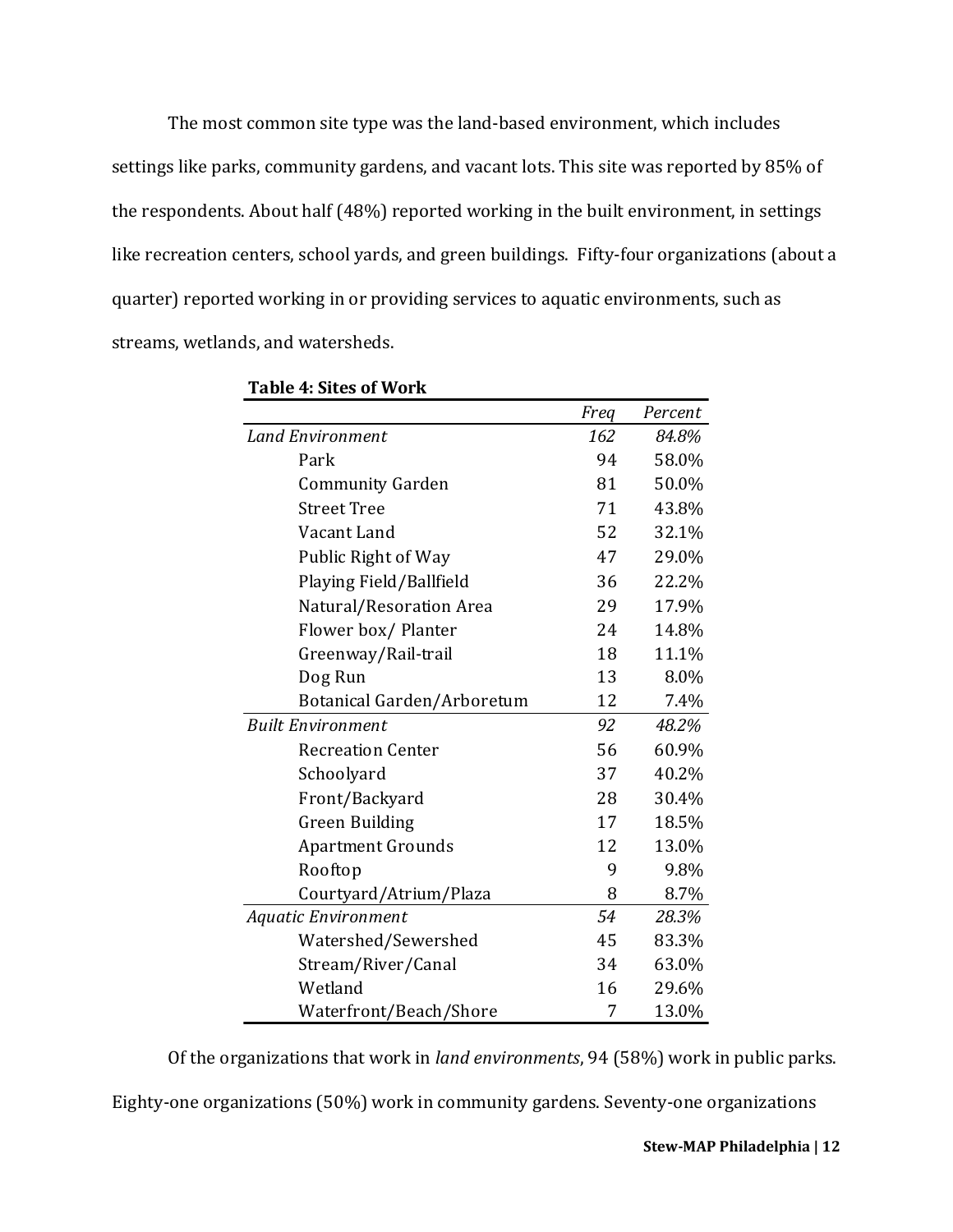(approximately 44%) plant trees in street settings and 52 (32%) maintain vacant lands. Forty-seven organizations (29%) work in public right of way, 36 (22%) work on playing fields and ball fields, and 29 (18%) work in natural restoration areas. Twenty-four organizations (15%) maintain flowerboxes and planters, 18 (11%) work on greening railways, 13 (eight percent) maintain dog runs, and 12 (seven percent) work on botanical gardens and arboreta.

Of the organizations reporting work in the *built environment*, 56 (approximately 61%) work in recreation centers. Thirty-seven organizations (40%) work in schools and 28 (30%) work in residential yards. Seventeen organizations (18%) work in green buildings and 12 (13%) work on apartment building grounds. Nine organizations (approximately 10%) work on urban rooftops, and eight (approximately nine percent) work in public courtyards, atria, and plazas.

Of the organizations reporting work in *aquatic environments*, 45 (83%) work in watersheds and sewersheds. Thirty-four (approximately 63%) work on streams, rivers, and canals. Sixteen (approximately 30%) work on wetlands, and seven (approximately 13%) work on waterfronts, beaches, and shores.

These organizations also shared information about the ownership of the properties on which they operate, presented in Table 5. Like previous questions, respondents could answer with as many options as apply to their organizations. It is not surprising that most of these settings are public, government-owned spaces. Of the 191 groups responding to this question, 102 (53%) work on properties owned by local governments. Eleven organizations (approximately 6 percent) work on properties owned by state governments, and seven (approximately 4 percent) work on properties owned by the federal

**Stew-MAP Philadelphia | 13**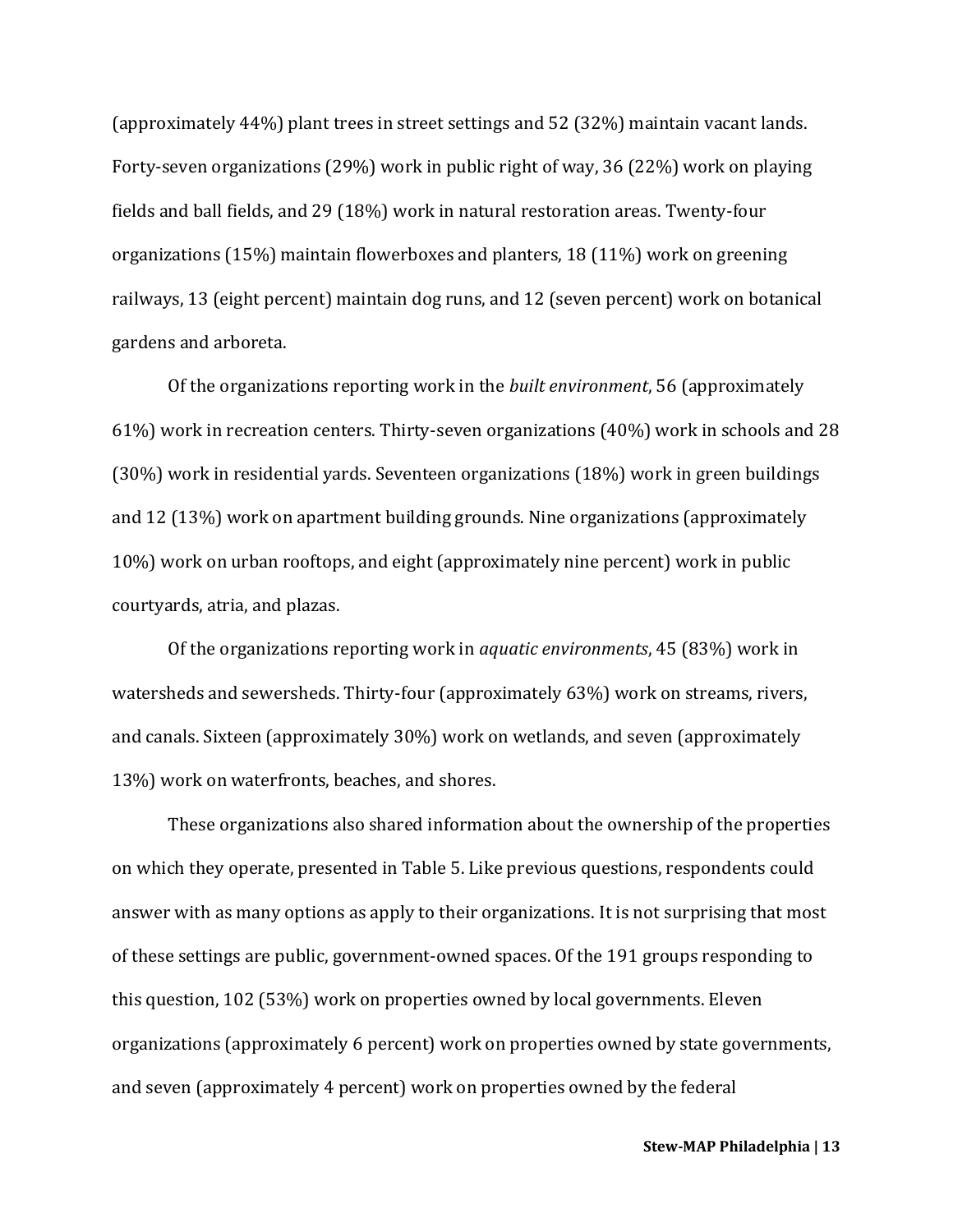government. Fifty-three organizations (28%) work on properties owned by non-profits, 39 organizations (20%) report working on properties owned by individuals, and 12 (seven percent) work on corporate-owned land. Twenty-seven organizations (14%) reported working on land under another, unspecified type of ownership.

**Table 5: Ownership of Property**

| rable 5. Ownership of Froperty |      |         |  |  |  |
|--------------------------------|------|---------|--|--|--|
|                                | Freq | Percent |  |  |  |
| Local Government               | 102  | 53.4%   |  |  |  |
| Nonprofit                      | 53   | 27.7%   |  |  |  |
| Individual                     | 39   | 20.4%   |  |  |  |
| Corporation                    | 13   | 6.8%    |  |  |  |
| <b>State Government</b>        | 11   | 5.8%    |  |  |  |
| Federal Government             | 7    | 3.7%    |  |  |  |
| 0ther                          | 27   | 14.1%   |  |  |  |

Finally, we asked the organizations in our sample whether and how they share information. Of the 189 organizations responding to this question, 111 (approximately 59%) share information through their websites and 36 (19%) maintain a blog. Ninety-nine (50%) participate in conferences and meetings at the neighborhood level, 44 (23%) at the city level, 21 (11%) at the regional level, and 13 (7 percent) at the national level. One hundred and eight organizations (57%) use flyers and signage. Eighty-four organizations (44%) communicate with local media, and 10 (approximately 5 percent) use national media. Seventy-two (38%) use direct mail and newsletters, 65 (34%) use door-to-door outreach, and 56 (approximately 30%) use a listserv. Fourteen organizations (approximately 7.5%) share information over the radio, and 13 (approximately seven percent) use television. Table 6 presents these findings.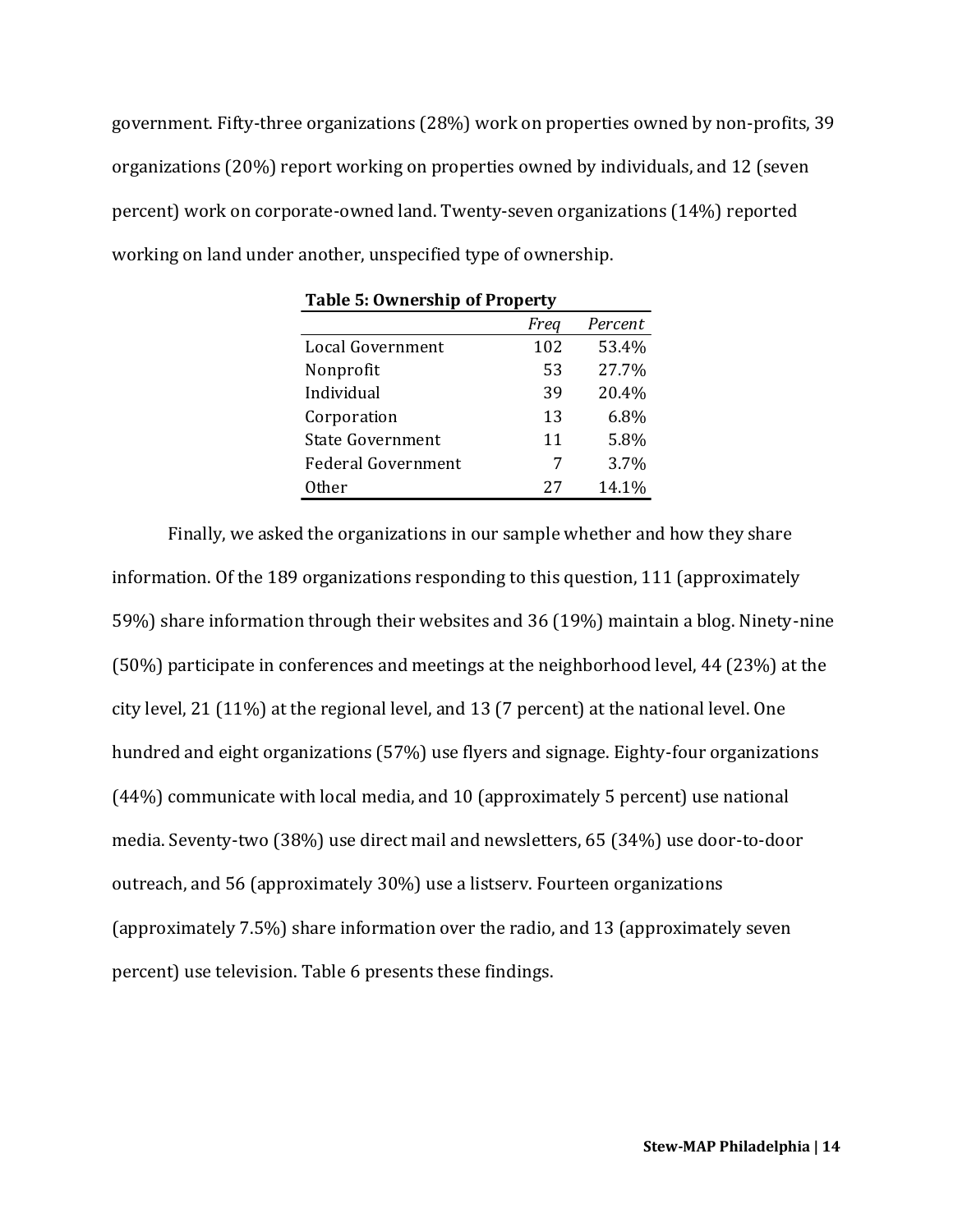|                               | Freq | Percent |
|-------------------------------|------|---------|
| Website                       | 111  | 58.7%   |
| Flyers/Signs                  | 108  | 57.1%   |
| Neighborhood Conferences/Mtgs | 94   | 49.7%   |
| Local Media                   | 84   | 44.4%   |
| Direct Mail/Newsletter        | 72   | 38.1%   |
| Door-to-Door Outreach         | 65   | 34.4%   |
| Listserv                      | 56   | 29.6%   |
| City Conferences/Mtgs         | 44   | 23.3%   |
| <b>Blog</b>                   | 36   | 19.0%   |
| Regional Conferences/Mtgs     | 21   | 11.1%   |
| Radio                         | 14   | 7.4%    |
| National Conferences/Mtgs     | 13   | 6.9%    |
| Television                    | 13   | 6.9%    |
| National Media                | 10   | 5.3%    |
| NA/No Sharing                 | 7    | 3.7%    |

### **Table 6: Sharing Information**

### *Organizational Characteristics*

Turning now to the organizational characteristics of the stewardship groups in the sample, we asked respondents how many people were involved in their organization. Specifically, we asked how many *paid staff* their organization employed, how many *volunteers* filled active and instrumental roles, and how many *members* paid for membership or donated money, but did not fill an active role. To minimize non-response rates, we offered a range of answers in favor of a fill-in; in other words, contact people did not need to know exact answers, but were invited to estimate these numbers.

| <b>Table 7: Organization Size (with Percentages)</b> |              |          |         |          |            |
|------------------------------------------------------|--------------|----------|---------|----------|------------|
|                                                      | $0-1$ people | $2 - 3$  | $4 - 5$ | $6 - 10$ | $11+$      |
| Paid Staff                                           | 101(62%)     | 25(15.3) | 8 (4.9) | 10(6.1)  | 19(11.7)   |
| Volunteers                                           | 7(4.3)       | 10(6.2)  | 9(5.6)  | 18(11.1) | 118 (72.8) |
| <b>Members</b>                                       | 15(10.3)     | 6(4.1)   | 7 (4.8) | 8(5.5)   | 109 (75.2) |

Note: Percentages run across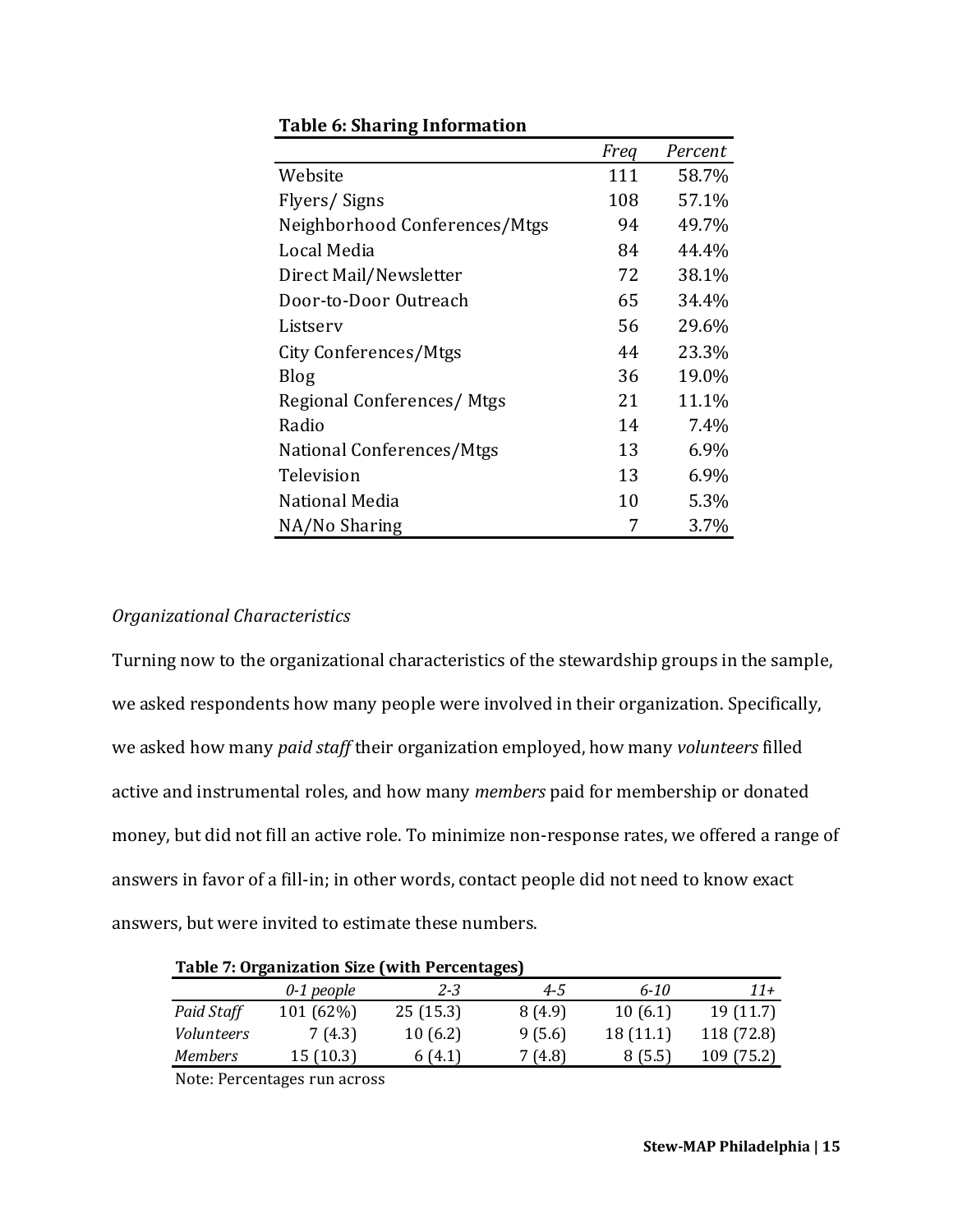Most of the responding organizations had very few paid employees. Of the 163 organizations who responded to this question, 101 organizations (62%) reported having none or one paid staff person, followed by 25 (15%) reporting two to three paid staff, eight (5%) reporting four or five paid staff, 10 (six%) reporting six to 10 paid staff, and 19 organizations (12%) reporting 11 or more paid staff members.

Given that so few paid employees staff these organizations, it makes sense that many of the groups in our sample reported high numbers of volunteers. Almost two-thirds (118, or nearly 73%) reported 11 or more volunteers. Only seven (four percent) reported having one or no volunteers. Ten (six percent) reported two to three volunteers, nine (5.5%) reported four or five volunteers, and 18 (11%) reported six to 10 volunteers.

Organization memberships followed a similar pattern. Here, membership denotes a paid subscription to the organization's activities and programs, but does not denote an obligation to participate. Instrumental limitations—such as available office space or location of the organization's headquarters—wield less influence on membership than they do on employment and volunteers. In that light, it makes sense that these organizations rely heavily on members to fill their rosters. Only 15 (about 10%) reported having one or no members. Six organizations (about 4 percent) reported two to three members, seven (nearly 5 percent) report four to five employees, eight (5.5%) reported six to 10 members, and three-quarters (109 organizations) reported having 11 or more paying members. The results are presented in Table 7.

The lower incidence of paid employment may be due, in part, to the relative youth of these organizations. The distribution of the organizational ages of these stewardship groups is presented in Table 8. Of the 177 organizations that reported their year of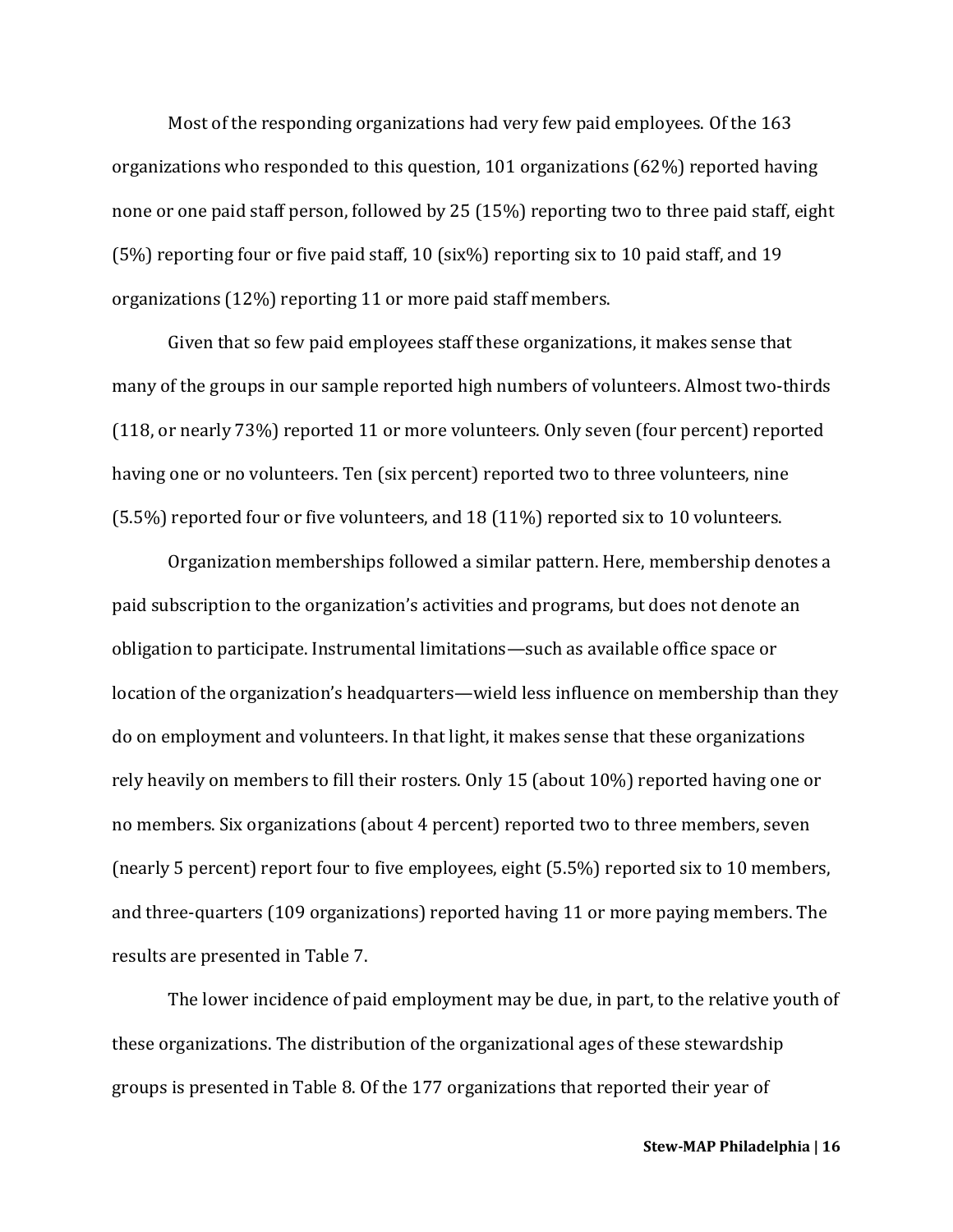establishment, one-third (60 organizations) are less than 10 years old. Forty-nine of these organizations (28%) are 10 to 25 years old, 13 (7 percent) are between 50 and 100 years old, seven (approximately 4 percent) are 100 to 150 years old, and five (approximately 3 percent) are between 150 and 200 years old.

| Table 8: Age of Organization |    |       |  |  |  |  |
|------------------------------|----|-------|--|--|--|--|
| Percent<br>Freq              |    |       |  |  |  |  |
| $1-10$ years                 | 60 | 33.9% |  |  |  |  |
| $10-25$ years                | 49 | 27.7% |  |  |  |  |
| 26-50 years                  | 43 | 24.3% |  |  |  |  |
| 51-100 years                 | 13 | 7.3%  |  |  |  |  |
| 100-150 years                | 7  | 4.0%  |  |  |  |  |
| 151-200 years                | 5  | 2.8%  |  |  |  |  |
| DK/NA/Missing                | 18 | 10.2% |  |  |  |  |

The trend in organizational age correlates with trends in organizational annual budget size, as one would expect. Table 9 reports results from the 151 organizations that provided information on their budgets. One quarter (38 organizations) reported having annual budgets of \$1,000 or less. Another quarter (35 organizations, approximately 23%) reported having between \$1,000 and \$10,000 annually. Another quarter (38 organizations, 25%) reported having between \$10,000 and \$100,000 in their annual budget. Twenty-two organizations (approximately 15%) had between \$100,000 and \$1 million dollars. Eighteen organizations (12%) had more than \$1 million.

| <b>Table 9: Annual Budget</b> |    |       |  |  |  |
|-------------------------------|----|-------|--|--|--|
| Percent<br>Freq               |    |       |  |  |  |
| $$0-1k$                       | 38 | 25.2% |  |  |  |
| \$1k-10k                      | 35 | 23.2% |  |  |  |
| \$10k-100k                    | 38 | 25.2% |  |  |  |
| \$100k-1mil                   | 22 | 14.6% |  |  |  |
| $$1$ mil+                     | 18 | 11.9% |  |  |  |

Unsurprisingly, the most commonly cited source of funding for these organizations was membership dues. Of the 156 organizations that reported their primary funding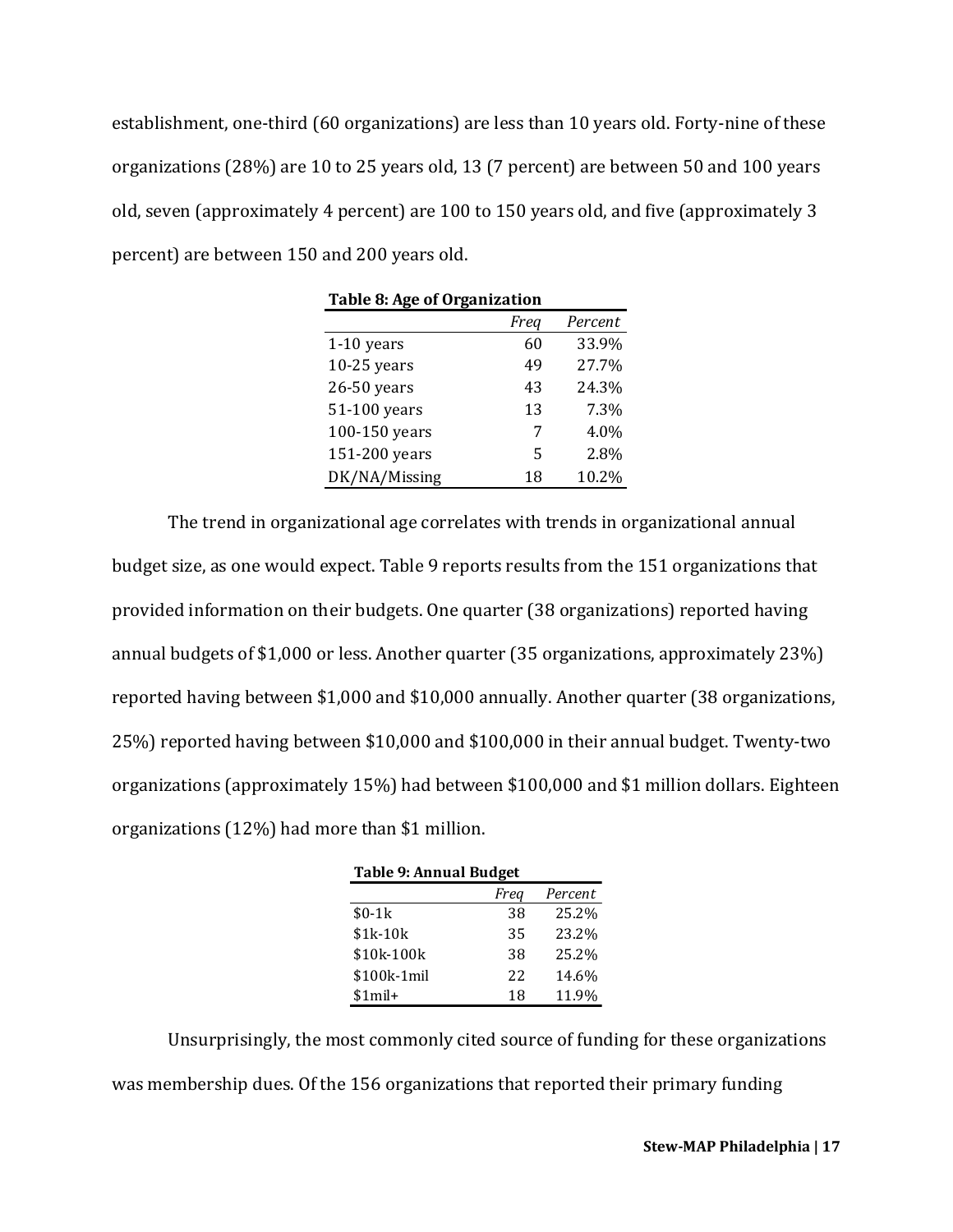source, 37 (24%) reported membership dues as their primary source of funding. Thirtyone organizations (approximately 20%) cited government agencies as their primary source, 20 organizations (13%) reported fees and program income, 11 organizations (seven percent) pointed to private foundations. Only four organizations (2.5%) reported corporate giving and sponsorships as their primary sources of funding. The rest of the sample (53 organizations, 34% of the responding sample) reported other unspecified sources of funding. Table 10 summarizes these findings.

| <b>Table 10: Primary Sources of Funding</b> |      |         |  |  |
|---------------------------------------------|------|---------|--|--|
|                                             | Freg | Percent |  |  |
| Indiv. Memberships                          | 37   | 23.7%   |  |  |
| <b>Government Agencies</b>                  | 31   | 19.9%   |  |  |
| Fees/Program Income                         | 20   | 12.8%   |  |  |
| Foundations                                 | 11   | 7.1%    |  |  |
| Corporate Giving/ Sponsorship               | 4    | 2.6%    |  |  |
| <b>Other</b>                                | 53   | 34.0%   |  |  |

Most of these organizations have registered for formal non-profit  $501(c)3$  tax status. This tax status is a specific provision of the US Internal Review code for non-profit organizations, which exempts eligible and registered organizations from some federal income taxes.<sup>5</sup> Of the 182 organizations that reported their tax status, half (91 organizations, about 50%) reported having 501c(3) status. Thirty-four organizations (19%) reported being community groups without status, 21 organizations (12%) reported being an independent branch of a larger 501c(3) organization, and 19 organizations (ten percent) receive funding through a bigger 501c(3) organization. Four organizations (only 2%) are school-based, and one of these organizations is religiously affiliated. Twelve organizations (approximately seven percent) were in the process of applying for status.

5

For more information, see http://en.wikipedia.org/wiki/501(c) (Accessed 6 July 2009).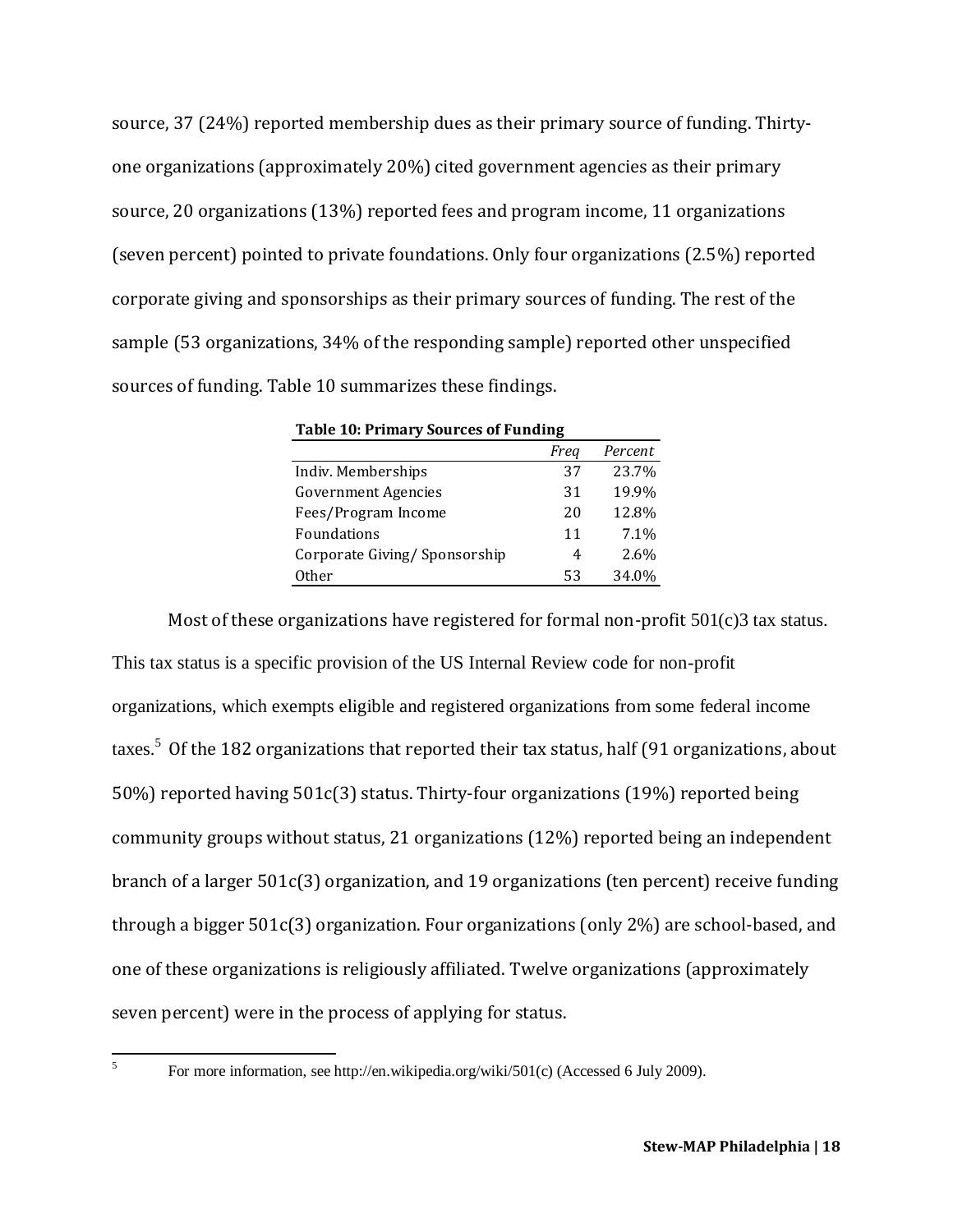Note that this question was open-ended on the survey, and so respondents were asked to fill in as many options as apply to their organization. Nine of these organizations (5 percent) also reported affiliation with government agencies and eight (approximately 4 percent) reported being in a private/public partnership. Eight organizations reported having  $501c(4)$  status, and 24 organizations (13%) described their tax status as "other." Four organizations (approximately two percent) reported that they are not tax-exempt (see Table 11).

|                                      | Freg | Percent |
|--------------------------------------|------|---------|
| $501(c)3$ Status                     |      |         |
| Has Status                           | 91   | 50.0%   |
| Community Group (no status)          | 34   | 18.7%   |
| Branch of Larger Org.                | 21   | 11.5%   |
| Receives Funding through Larger Org. | 19   | 10.4%   |
| Has Applied for Status               | 12   | 6.6%    |
| School-Affiliated Group              | 4    | 2.2%    |
| Religious Group (no status)          | 1    | 0.5%    |
| Other                                | 24   | 13.2%   |
| Government Agency                    | 9    | 4.9%    |
| 501(c)4                              | 8    | $4.4\%$ |
| Public/Private Partnership           | 8    | $4.4\%$ |
| Not Tax exempt                       | 4    | 2.2%    |

#### **Table 11: Tax Status**

### **Analysis**

In the following section, we present the findings of our statistical analyses of these data. Following the work of Fisher and colleagues (2012), we examine the role of organizational professionalization in environmental stewardship. We begin our analysis with a brief discussion of how we operationalize an organization's level of professionalization, contextualizing it within the relevant literature. We then turn to the organizational characteristics that predict professionalization.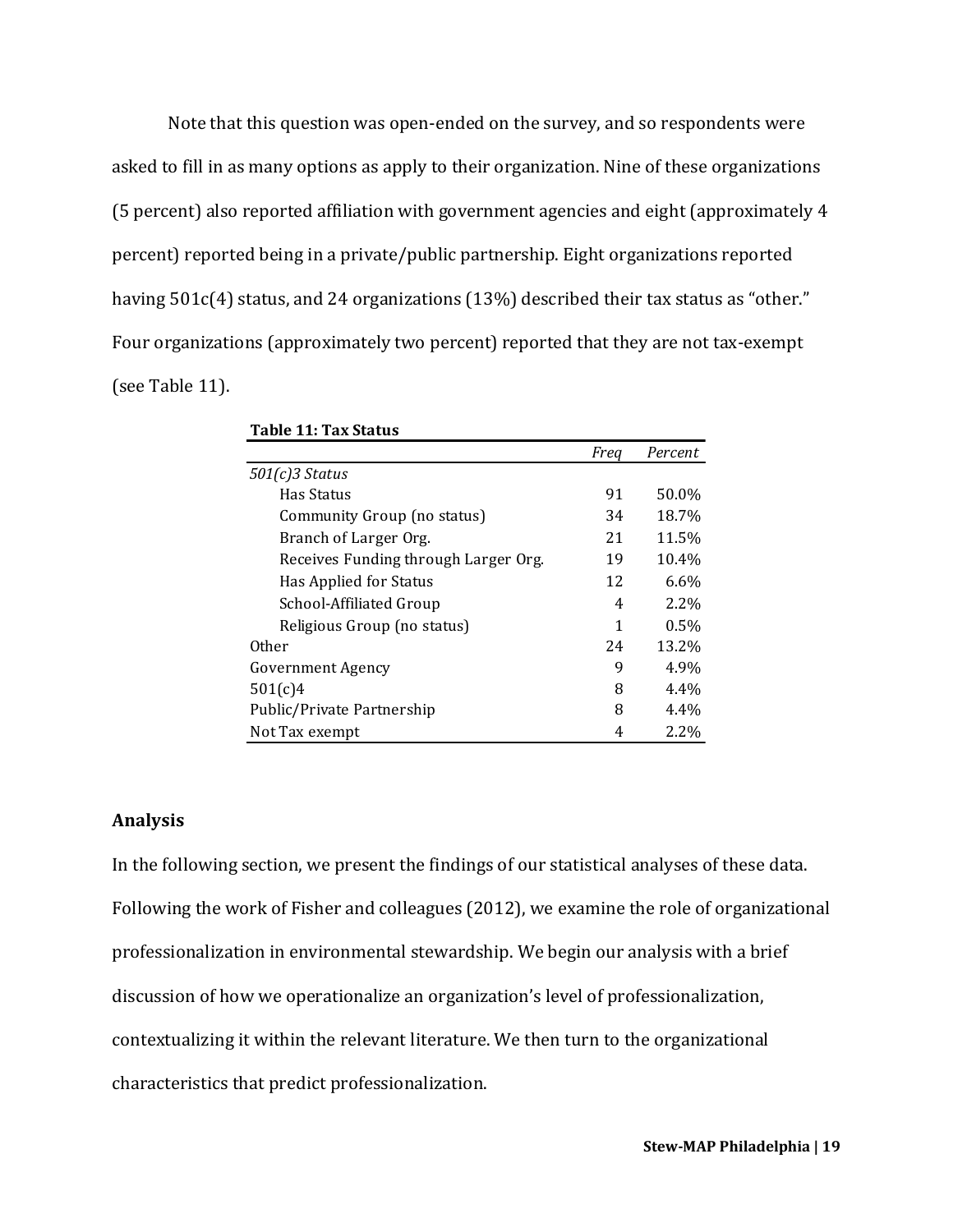### *Constructing a Professionalization Index*

Understanding the professionalization of civic organizations has long been the focus of research within the social sciences (McCarthy and Zald, 1997; Oliver, 1983). In many, more recent cases, the purpose of these studies is to understand the relationship between organizational resources and the tactics they employ (Andrews and Edwards, 2004; Fisher, Campbell, and Svendsen, 2012). In the case of stewardship organizations, the level of professionalization describes how much these groups "rely… on paid leaders and 'conscience' constituents who contribute money and are paper members rather than active participants" (Staggenborg, 1988: 585). Here, we diverge somewhat from the common definition to include budget size in the index, which can serve as a proxy for both member contributions to the organization and for the organization's stewardship capacity.

Table 12 demonstrates the significant relationship between professional capacity and budget size. The most commonly cited services—community organizing, the provision of labor, materials and equipment—were concentrated in the lower range of budgets. The middle range of budgets was dominated by services that require greater levels of specialization, such as the development of educational curricula, grantmaking, and technical assistance. Organizations with higher budgets were more likely to provide specialized and instrumental services, such as legal and computing help, the provision of buildings and facilities, and the collection and maintenance of stewardship data. This relationship suggests that, along with staff size, the financial capacity of the organization matters for their professional operations ( $\chi^2$  = 69.795, p < 0.01).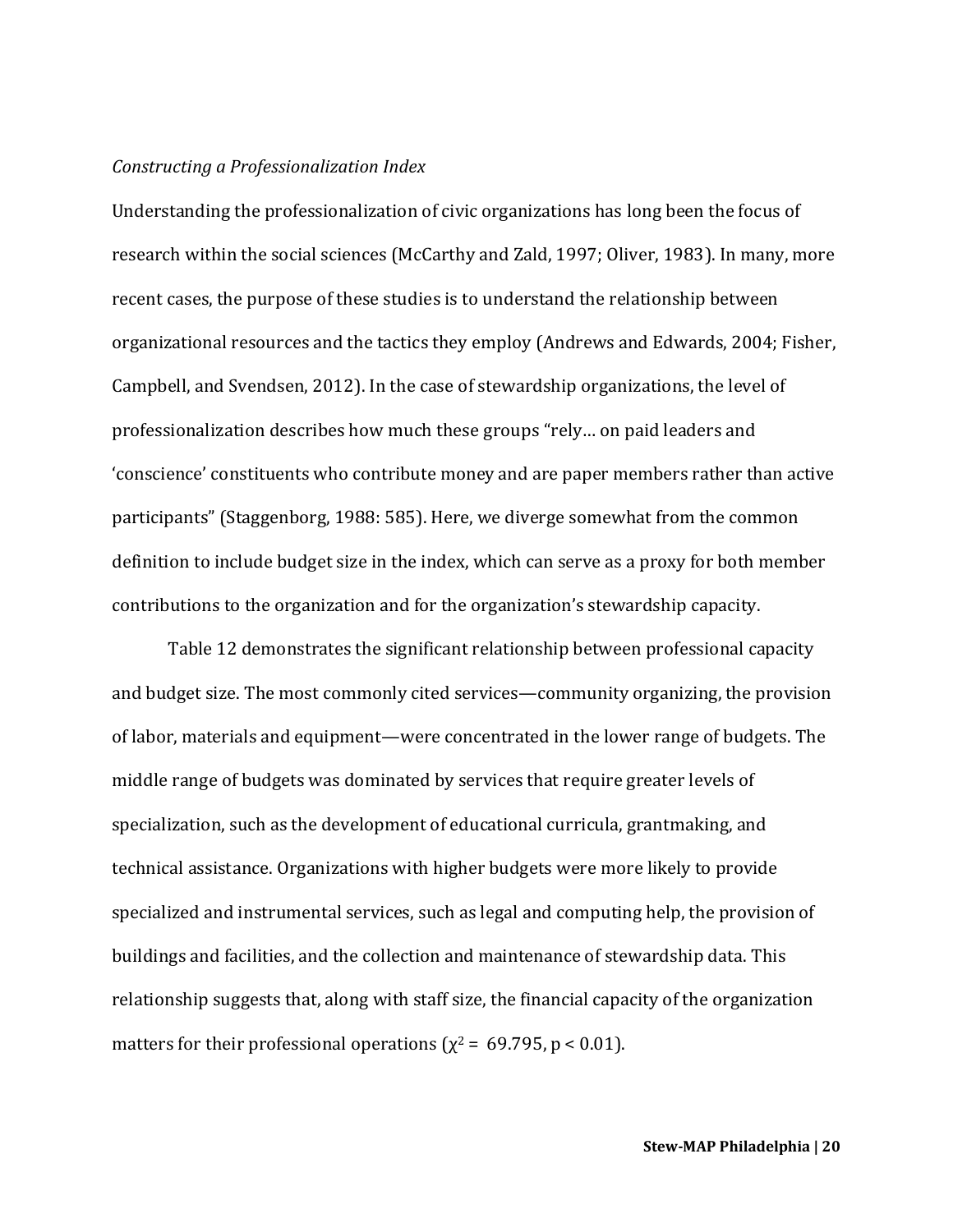|                                                   | $<$ \$1 $k$ | $$1k-10k$ | \$10k-100k \$100k-1m |    | > \$1m | Chi-Squared |
|---------------------------------------------------|-------------|-----------|----------------------|----|--------|-------------|
| <b>Community Organizing</b>                       | 21          | 25        | 29                   | 8  | 8      |             |
| Labor                                             | 20          | 16        | 22                   |    | 5      |             |
| Plant materials / Equipmen                        | 15          | 14        | 18                   | 6  | 5      |             |
| Public relations / Outreach                       | 7           | 16        | 14                   | 8  | 4      |             |
| Educational Curricula                             | 5           | 11        | 10                   | 11 | 6      |             |
| Grants                                            |             |           | 5                    | 3  |        |             |
| <b>Technical Assistance</b>                       |             |           | 5                    | 3  |        |             |
| Data                                              |             |           | っ                    |    |        |             |
| Legal Resources                                   |             |           | 2                    |    |        |             |
| Buildings / Facilities                            |             |           | 3                    | 6  |        |             |
| Computing / Internet                              | 0           |           | 3                    |    | 2      |             |
| <b>Other</b>                                      | 8           | 8         | q                    | 9  | 4      |             |
| <b>Total</b>                                      | 80          | 99        | 122                  | 64 | 47     | 69.795**    |
| $\mathcal{A}$ and $\mathcal{A}$ and $\mathcal{A}$ |             |           |                      |    |        |             |

**Table 12: Services Offered, by Organization's Annual Budget Size**

 $*$  $p$ <0.01

Organizational capacity and focus, then, relates to the level of professionalization that these organizations demonstrate.

For the purposes of our analyses, we employ a Professionalization Index, following the work of Fisher, Campbell, and Svendsen (2012). We do so by adding an organization's annual budget to their number of paid staff. Our *Annual Budget* variable is a categorical variable that consists of five discrete categories (see Table 9). Each category is assigned a number, such that organizations with \$0 to \$1,000 annually is scored as 1, organizations with \$1,000 to \$10,000 are scored as 2, and so on. Our Paid Staff variable is also categorical, and also consists of five discrete categories (see Table 7). As with *Annual Budget*, these were coded such that organizations with one or no paid staff members are scored as 1, those with two or three are scored as 2, and so on.

These recoded variables were added together into an index; the mean of these two added scores represents each organization's Professionalization Score. Organizations with a score of less than one are eliminated from this part of the analysis, as scores of less than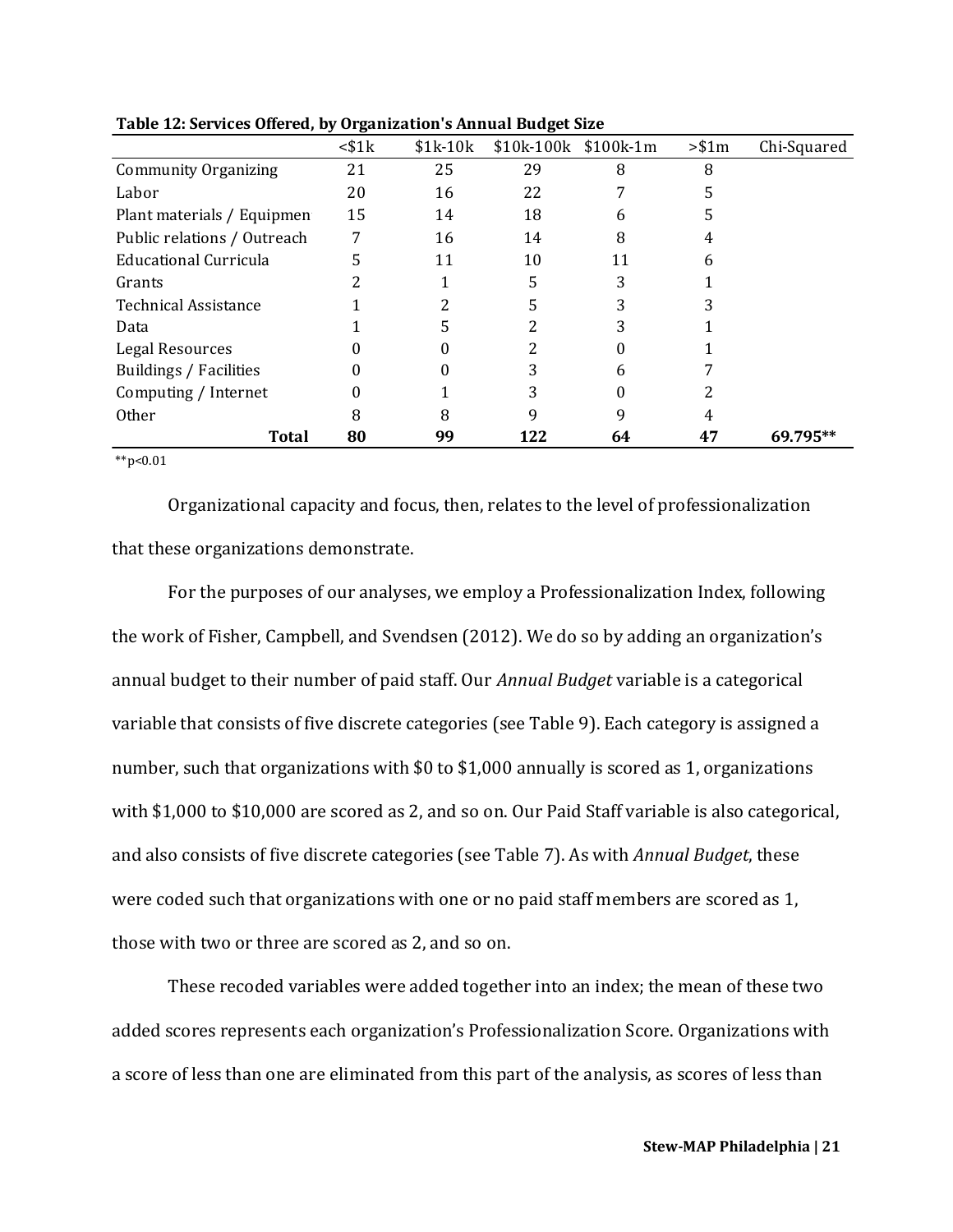one indicate missing data in one of the constituent variables. As a result, we were left with 162 organizations with valid professionalization scores.

We consider organizations with a score of 1.0 to 2.0 to show *low* levels of professionalization, as they employ very few individuals and work with very small budgets. Organizations with scores from 2.5 to 3.5 show *medium* levels of professionalization, and those with scores of 4.0 to 5.0 show *high* levels of professionalization. As Table 13 demonstrates, the majority of organizations in this sample showed low levels of professionalization (105 organizations, approximately 65%). Thirty-six organizations (22%) showed medium levels and 21 (13%) showed high levels of professionalization.

| <b>Table 13: Professionalization Index</b> |                 |       |  |  |  |  |
|--------------------------------------------|-----------------|-------|--|--|--|--|
|                                            | Percent<br>Freq |       |  |  |  |  |
| Low                                        | 105             | 64.8% |  |  |  |  |
| Medium                                     | 36              | 22.2% |  |  |  |  |
| High                                       | 21              | 13.0% |  |  |  |  |
| <b>Total</b>                               | 162             |       |  |  |  |  |

Next, we look at organizational tax status. As might be expected, the largest proportion of low-scoring organizations in our sample did not have 501c(3) status. Fifty of the 105 organizations in this low-scoring group (48%) have no 501c(3) status. Thirty-eight of these organizations (36%) do have status, and 17 low-scoring organizations (16%) had some other tax status. Contrast this finding to the medium-level organizations, where the vast majority do have status (30 organizations, 83%). Only four organizations at this level of professionalization (11%) had no such status, and two organizations (5.5%) had some other tax status. This trend holds true for the high-scoring group as well; 19 of these organizations (90%) have 501c(3) status, compared to only two (approximately 9.5%) who do not. A Pearson's chi-squared test demonstrates this relationship to be statistically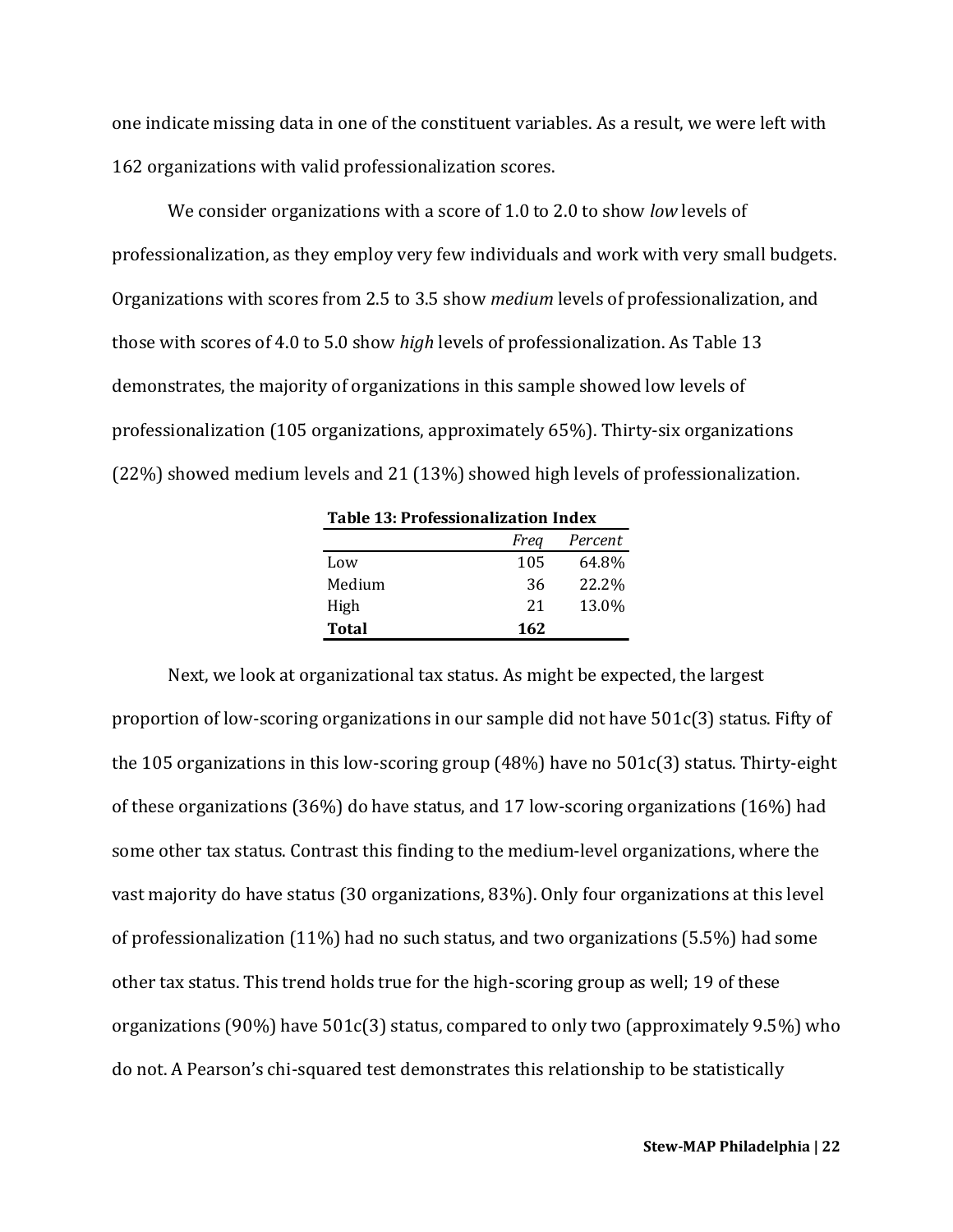significant ( $\chi^2$  = 37.298, p < 0.001; see Table 14). Groups that have status also tend to be more professional, over all.

| Professionalization Score |              |     |        |    |        |    |        |             |  |  |
|---------------------------|--------------|-----|--------|----|--------|----|--------|-------------|--|--|
|                           |              | Low |        |    | Medium |    | High   | Pearsons'   |  |  |
|                           |              | N   | $\%$   | N  | $\%$   | N  | $\%$   | Chi-Squared |  |  |
| No $501c(3)$              |              | 50  | 30.9%  | 4  | 2.5%   |    | 1.2%   |             |  |  |
| Yes $501c(3)$             |              | 38  | 23.5%  | 30 | 18.5%  | 19 | 11.7%  |             |  |  |
| Other                     |              | 17  | 10.5%  | 2  | 1.2%   | 0  |        |             |  |  |
|                           | <b>Total</b> | 105 | 64.81% | 36 | 22.22% | 21 | 12.96% | 37.298***   |  |  |

| Table 14: Relationship between Professionalization and Tax Status |
|-------------------------------------------------------------------|
|-------------------------------------------------------------------|

\*\*\* p<0.001; percentages are relative to all responding organizations

We also looked at the relationship between level of professionalization and organizational age. Among groups with low levels of professionalization, 43 organizations (41%) are ten years old or newer. Twenty-nine organizations in this group (approximately 28%) are between 11 and 25 years old, 17 (16%) are between 26 and 50 years old, and 11 (10%) are more than 50 years old. Organizations with medium professionalization scores are older on average. Nine organizations in this group (25%) are ten years old or newer, while 11 (30.5%) are between eleven and 25 years old. Seven organizations (19%) are between 26 and 50 years old, and nine are more than 50 years old. This trend holds true in the high-level group as well; seven organizations (33%) in this group are between 11 and 25 years old, nine (43%) are between 26 and 50 years old, and five (24%) are more than 50 years old. In short, older organizations demonstrate higher professionalization, whereas younger organizations demonstrate lower, consistent with findings from previous work in New York (Fisher, Campbell, and Svendsen, 2012). Chi-squared tests show that this relationship is statistically significant ( $\chi^2$  = 20.995, p < 0.001; see Table 15).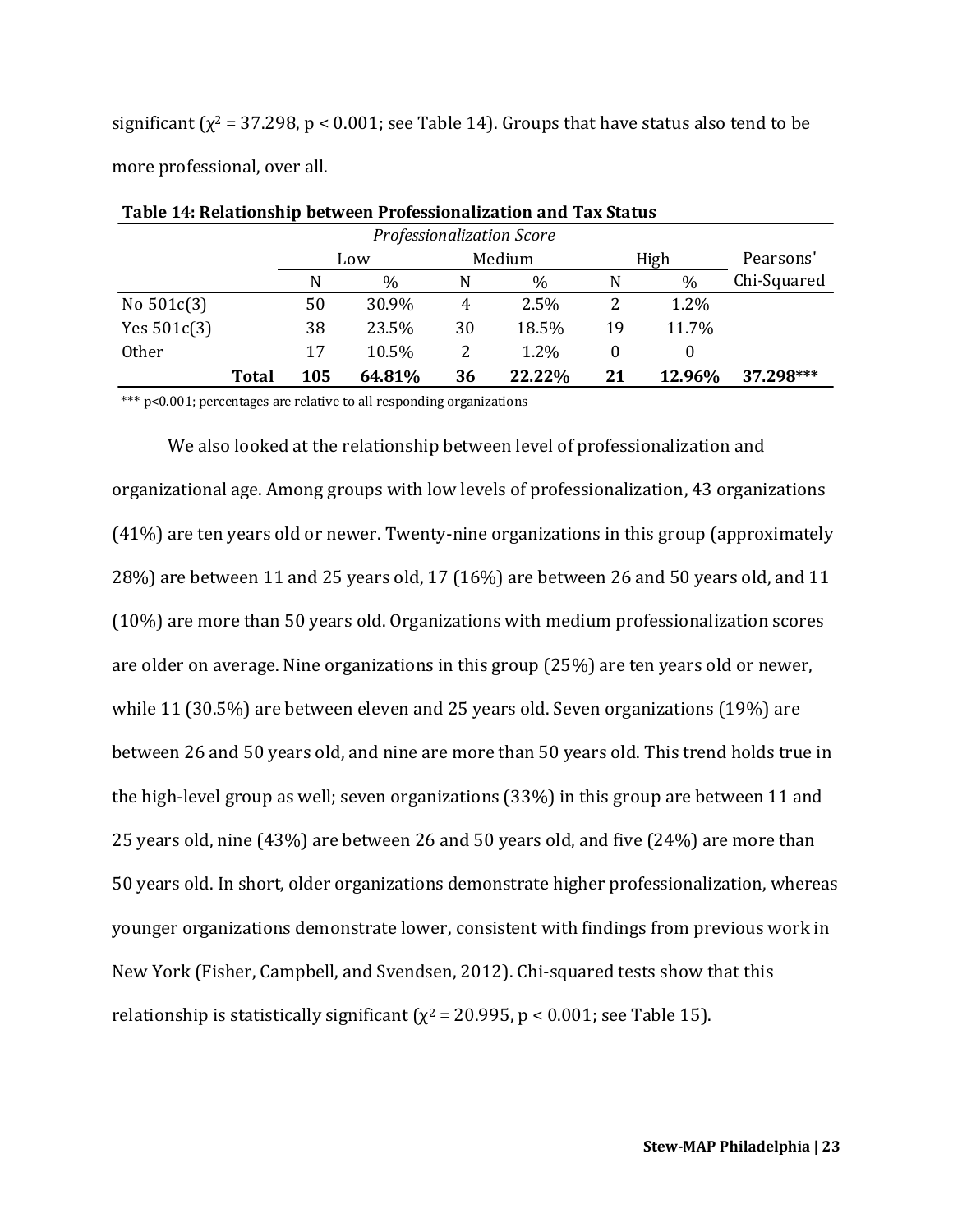|                    |       | Professionalization Score |       |    |        |          |       |             |  |  |
|--------------------|-------|---------------------------|-------|----|--------|----------|-------|-------------|--|--|
|                    |       |                           | Low   |    | Medium |          | High  | Pearson's   |  |  |
|                    |       | N                         | $\%$  | N  | $\%$   | N        | $\%$  | Chi-Squared |  |  |
| Ten years or fewer |       | 43                        | 27.4% | 9  | 5.7%   | $\Omega$ | 0     |             |  |  |
| Eleven to 25 years |       | 29                        | 18.5% | 11 | 7.0%   | 7        | 4.5%  |             |  |  |
| $26-50$ years      |       | 17                        | 10.8% | 7  | 4.5%   | 9        | 5.7%  |             |  |  |
| More than 50 years |       | 11                        | 7.0%  | 9  | 5.7%   | 5        | 3.2%  |             |  |  |
|                    | Total | <b>100</b>                | 63.7% | 36 | 22.9%  | 21       | 13.4% | 12.185*     |  |  |

**Table 15: Relationship between Professionalization and Organization Age**

\* p<0.05; percentages are relative to all responding organizations

We also looked at the relationship between professionalization and an organization's primary source of funding. In the low-scoring group, 13 organizations (12%) receive their funding primarily from government agencies. Five organizations (approximately five percent) receive funds from private foundations, 28 (27%) receive funding from individual membership payments, and 10 (9.5%) receive funding from income derived from the organization's own programs. Four organizations (approximately four percent) receive funding from corporate sponsorship and 40 (43%) receive funding from some other source.

On the other hand, organizations in the medium-level group receive funding primarily from government agencies, on average (eight organizations, 22%). Six organizations in this group (17%) receive funding primarily through private foundations, and only four organizations (11%) receive funding through individual membership payments. Seven organizations in this group (19%) receive funding through programderived income, and nine organizations (30.5%) either receive funding from other sources.

Lastly, in the high-level group, 10 organizations (approximately 48%) receive funding from government agencies. Only four (19%) receive funding primarily through individual memberships, and three (14%) receive funding primarily through program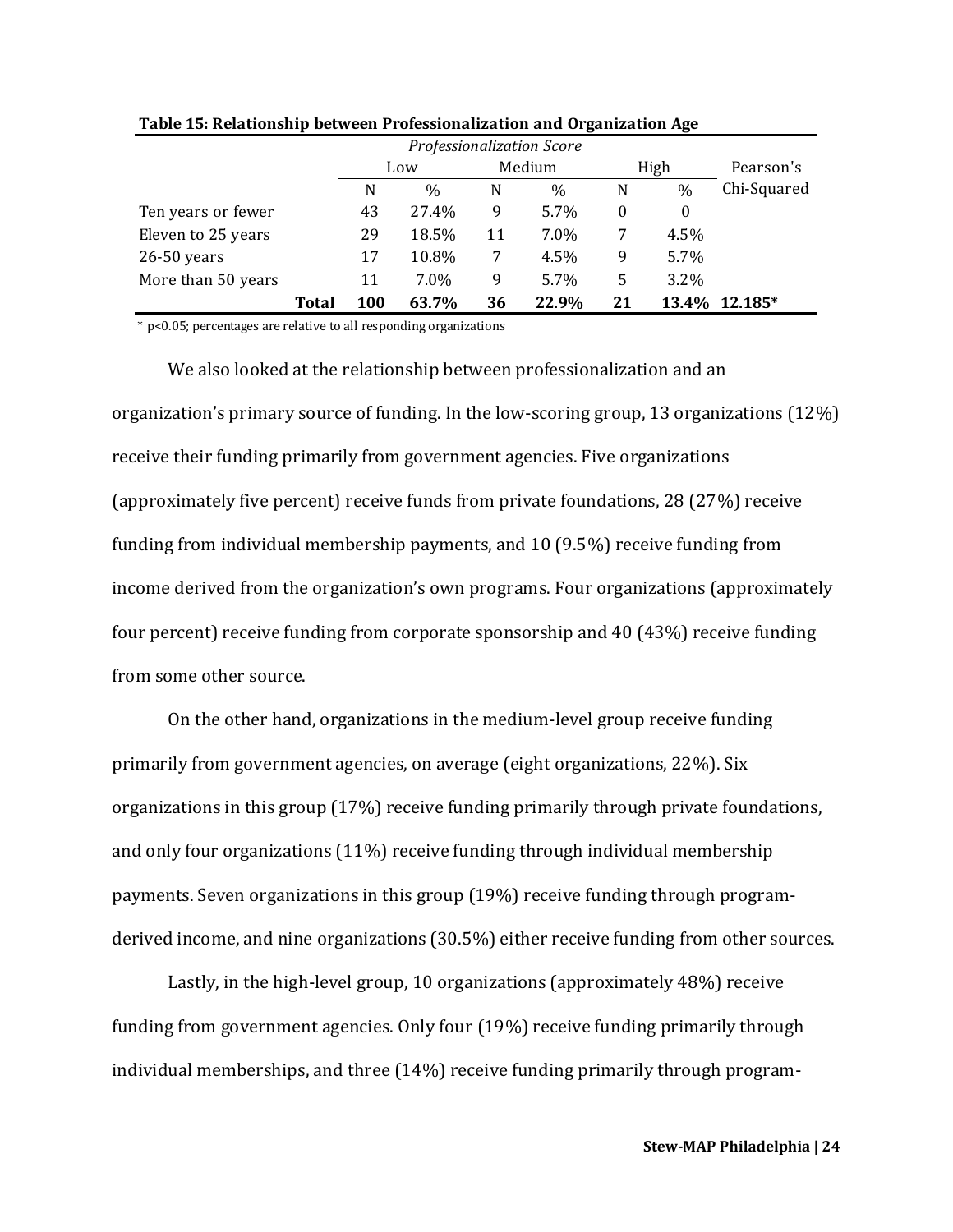based income. Three receive their funding primarily through some other source. Level of professionalization is significantly associated with sources of funding; those with lower levels of professionalization rely more on individual membership payments for funding, whereas more professional organizations tend to receive funding through government agencies ( $\chi^2$  = 29.81, p < 0.001; see Table 16). While previous work has found evidence of a relationship between funding *level* and organizational activities, these results represent the first statistically significant relationship established between professionalization and *sources* of funding (Fisher, Campbell, and Svendsen, 2012).

|                     | Professionalization Score |         |                  |         |          |              |             |
|---------------------|---------------------------|---------|------------------|---------|----------|--------------|-------------|
|                     | Low                       |         | Medium           |         | High     |              | Pearson's   |
|                     | N                         | $\%$    | N                | $\%$    | N        | $\%$         | Chi-Squared |
| Gov't Agencies      | 13                        | 8.4%    | 8                | $5.2\%$ | 10       | 6.5%         |             |
| <b>Foundations</b>  | 5                         | $3.2\%$ | 6                | 3.9%    | $\theta$ | $\mathbf{0}$ |             |
| Indiv. Membership   | 28                        | 18.2%   | 4                | 2.6%    | 4        | 2.6%         |             |
| Fees/Program Income | 10                        | 6.5%    | 7                | 4.5%    | 3        | 1.9%         |             |
| Corporate Giving    | 4                         | 2.6%    | $\boldsymbol{0}$ | 0       | $\Omega$ | $\Omega$     |             |
| <b>Other</b>        | 40                        | 26.0%   | 9                | 5.8%    | 3        | 1.9%         |             |
| Total               | 100                       | 64.9%   | 34               | 22.1%   | 20       | 13.0%        | 29.81***    |

**Table 16: Relationship between Professionalization and Primary Funding Source**

\*\*\* p<0.001; percentages are relative to all responding organizations

### **Conclusion**

As this white paper has reported, Philadelphia's civic environmental stewards are a diverse and active lot. Most of the organizations in our sample are small, by many measures; they are, on average, less than ten years old, staffed by very few paid employees, and work with very limited annual budgets. However, we note a higher rate of 501c(3) tax status among these young organizations. This fact may signal a growth of entrepreneurial interest or opportunity structures in Philadelphia. It may also suggest that these organizations are still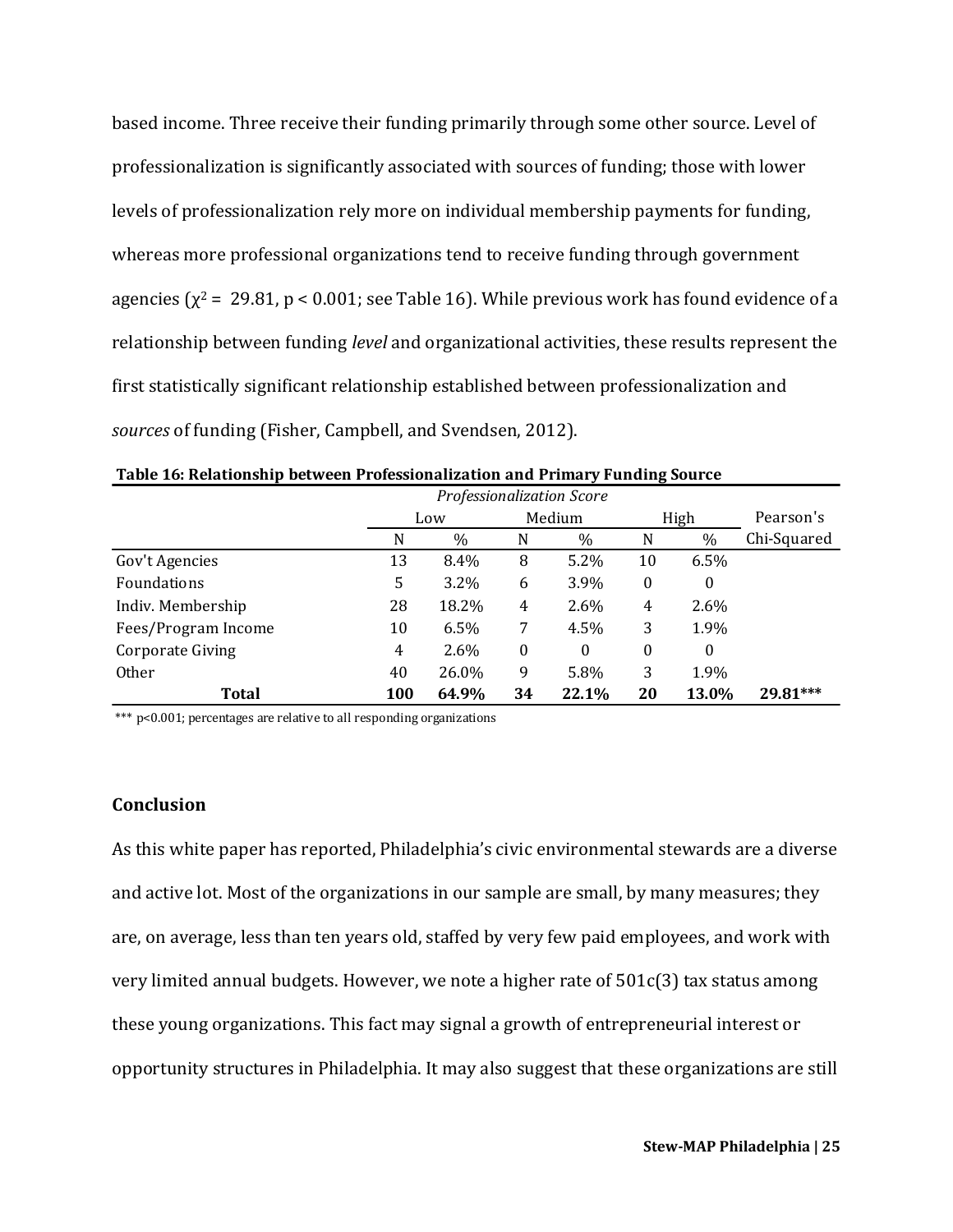in the process of establishing roots within the community, and are relatively untested. Further work investigating this trend in 501c(3) status among young organizations can address these questions directly.

We note that Philadelphia's stewardship organizations are largely membershipdriven; membership dues were the most commonly cited source of funding, and volunteers and paying members outnumber paid employees among their rosters. These organizations also work in diverse settings, across land, water, and the built environment. Primary operations are land-oriented, and are focused on the care and maintenance of public parks. Most of this work is conducted on public lands owned by local, state, and federal government, but a sizeable proportion of this work happens on land owned by non-profits, corporations, and individuals. Community organizing was the most cited example of the services that these organizations offered, but responses were diverse, ranging from physical labor to educational development and outreach, to data collection. These organizations also shared information with one another and their communities in number of ways. While face-to-face interactions were cited as popular modes of communication, the Internet was the most popular medium through which these organizations stayed connected.

A number of questions arise from this research. Are younger groups working in more traditional modes of land management or expanding into new areas of urban waters, watersheds, and sewersheds? What are the gaps and overlaps between these groups in terms of their distribution across the city? What is the spatial differential among these groups in terms of their levels of professionalization, or the income levels of the neighborhoods in which they operate? What is the shape of the social network among these

**Stew-MAP Philadelphia | 26**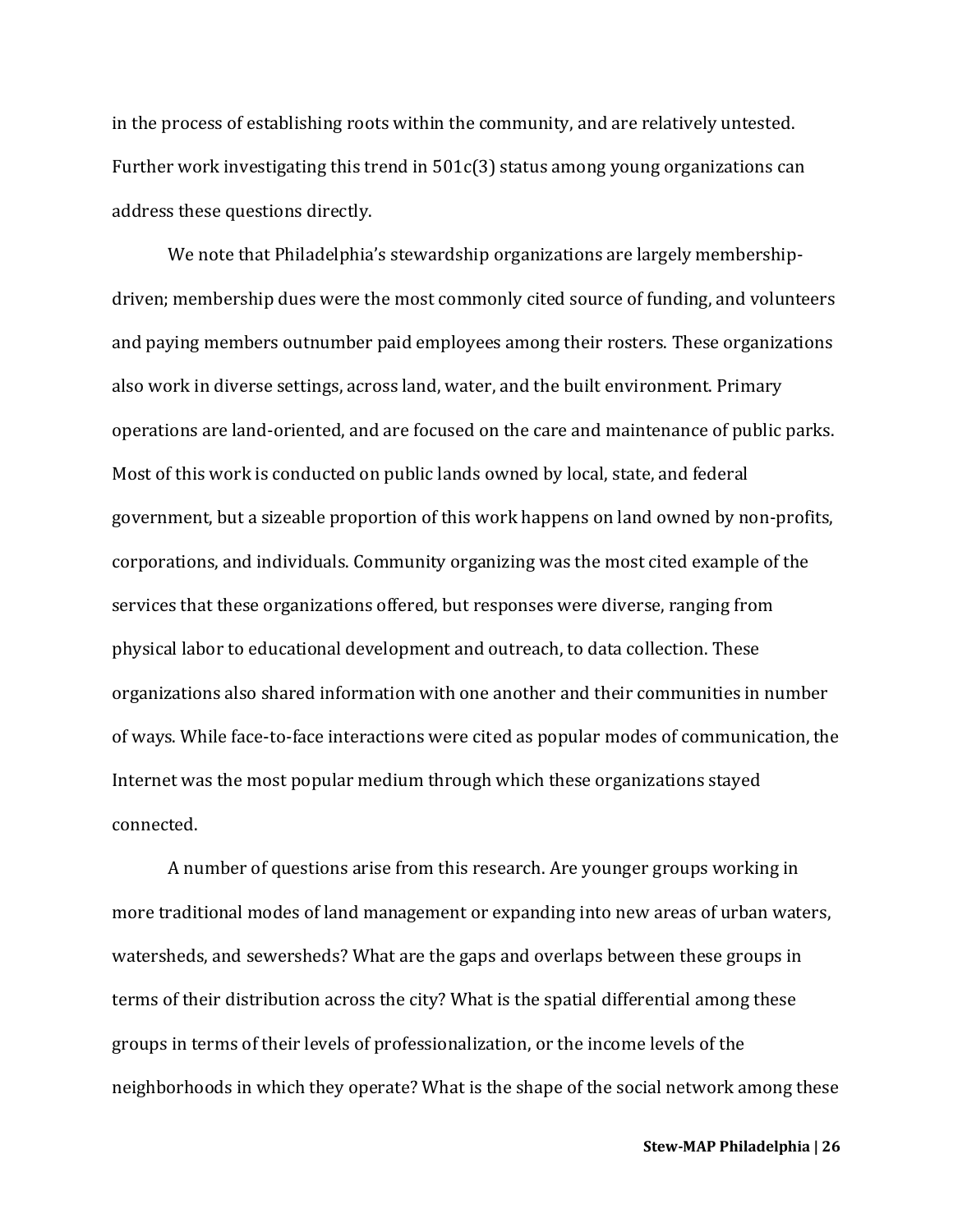organizations? Who are the key organizations in the network, and how do these organizations cluster? What do the structures of cooperation and communication look like within this network? Future research should not stop at the structural characteristics of these organizations, but also measure and model the effectiveness of these organizations as both civic organizations and environmental stewards.

The starting point for answering many of these questions lies in the geospatial and social network data from the survey, which can speak to a number of these questions, and can refine them for future avenues of inquiry. The analyses are in progress, and results from those analyses are forthcoming.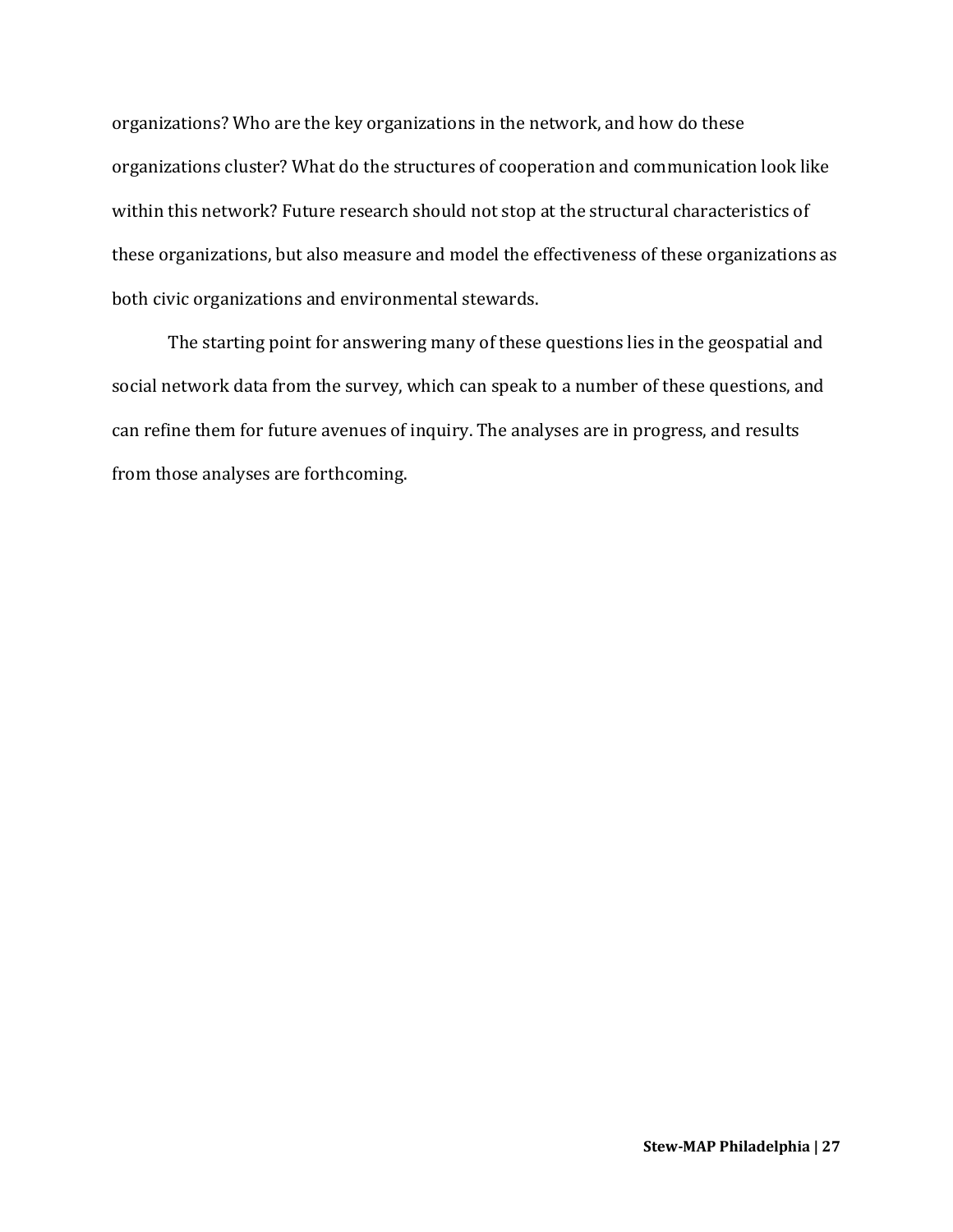#### **References**

- Andrews, Kenneth T. 1997. "The Impacts of Social Movements on the Political Process: The Civil Rights Movement and Black Electoral Politics in Mississippi." *American Sociological Review* 62: 800-819.
- Andrews, Kenneth T. and Bob Edwards. 2004. "Advocacy Organizations in the US Policy Process." *Annual Review of Sociology* 30: 479-506.
- Andrews, Kenneth T. and Bob Edwards. 2005. "The Organizational Structure of Local Environmentalism." *Mobilization* 10(2): 213-234.
- Baldassarri, Delia, and Mario Diani. 2007. "The Integrative Power of Civic Networks." *American Journal of Sociology* 113(3): 735-780.
- Belaire, J. Amy, Andrew K. Dribin, Douglas P. Johnston, Douglas J. Lynch, and Emily S. Minor. 2011. "Mapping Stewardship Networks in Urban Ecosystems." *Conservation Letters* 4: 464-473.
- Brulle, Robert J, Leslie H. Turner, J. Craig Jenkins, and Jason Charmichael. 2007. "Measuring SMO Populations: A Comprehensive Census of US Environmental Movement Organizations." *Mobilization* 12(3): 195- 211.
- Connoly, James J, Erika S. Svendsen, Dana R. Fisher, and Lindsay K. Campbell. 2013. "Organizing Urban Ecosystem Services Through Environmental Stewardship Governance in New York City." *Landscape and Urban Planning* 109: 76-84.
- Fisher, Dana R, Lindsay K. Campbell, and Erika S. Svendsen. 2012. "The Organizational Structure of Urban Environmental Stewardship. *Environmental Politics* 21(1): 26-48.
- Glaser, B. G. and A. L. Strausss. 1967. *The discovery of grounded theory: strategies for qualitative research*. London: Wiedenfeld & Nicholson.
- Hager, Mark A, Sarah Wilson, Thomas H. Pollak, and Patrick Michael Rooney. 2003. "Response Rates for Mail Surveys of Nonprofit Organizations: A Review and Empirical Test." *Nonprofit and Voluntary Sector Quarterly*32(2): 252-267.
- Kempton, Willett, Dorothy C. Holland, Katherine Bunting-Howarth, Erin Hannan, and Christopher Payne. 2001. "Local Environmental Groups: A Systematic Enumeration in Two Geographical Areas." *Rural Sociology* 66(4): 557-578.
- Locke, Dexter H, Kristen L. King, Erika S. Svendsen, Lindsay K. Campbell, Christopher Small, Nancy F. Sonti, Dana R. Fisher, and Jacqueline W. T. Lu. 2014. "Urban Environmental Stewardship and Changes in Vegetative Cover and Building Footprint in New York City Neighborhoods (2000-2010)." *Journal of Environmental Studies and Sciences*. doi:10.1007/s13412-014-0176-x.
- McCarthy, John D. and Mayer N. Zald 1977. "Resource Mobilization and Social Movements: A Partial Theory." *American Journal of Sociology* 82(6): 1212-1241.
- Oliver, Pamela. 1983. "The Mobilization of Paid and Volunteer Activists in the Neighborhood Movement." *Research in Social Movements, Conflict, and Change* 5: 133-170.
- Romolini, Michele, J. Morgan Grove, and Dexter H. Locke. 2013. "Assessing and Comparing Relationships Between Urban Environmental Stewardship Networks and Land Cover in Baltimore and Seattle." *Landscape and Urban Planning* 120: 190-207.